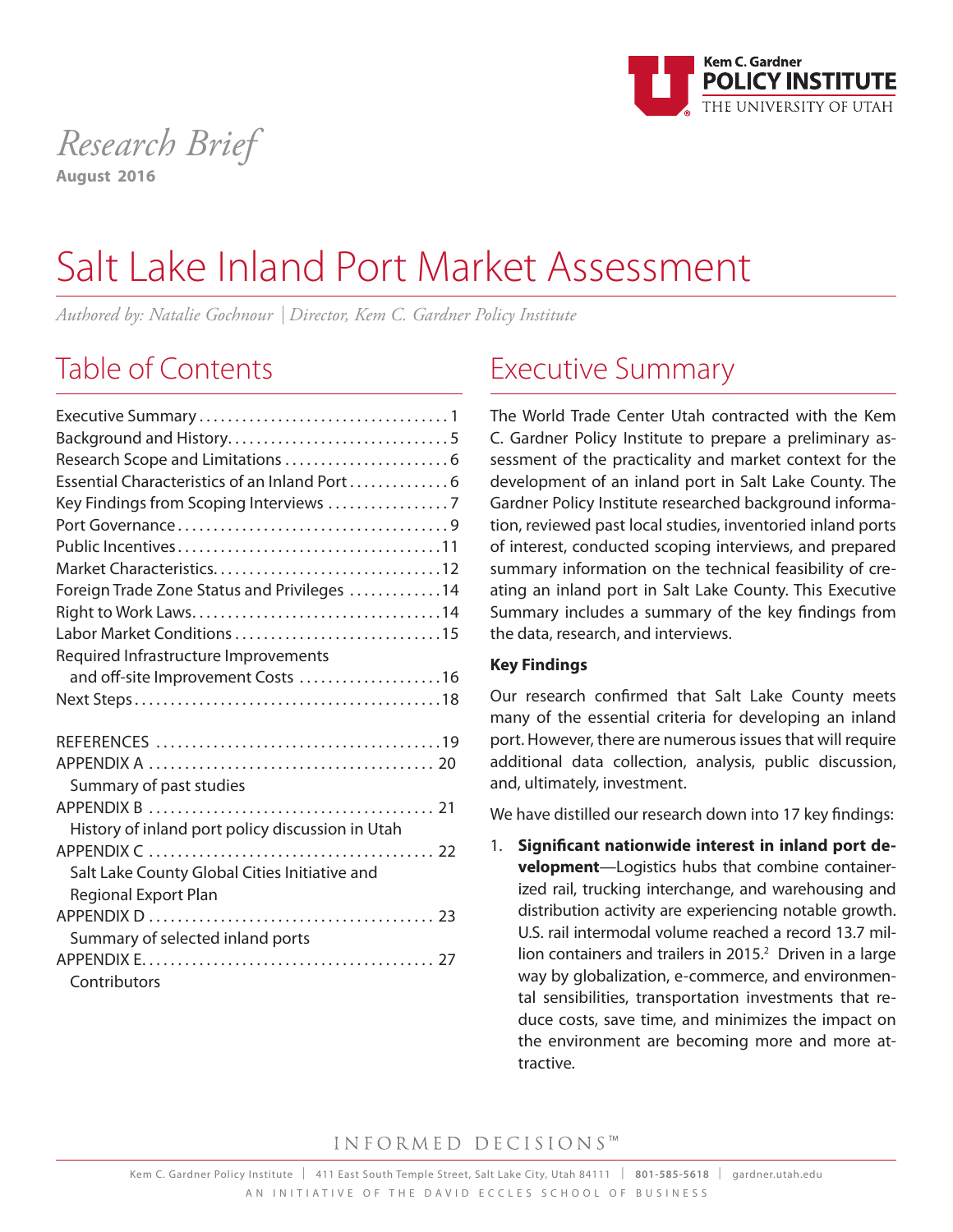2. **Salt Lake City favorably positioned**—Salt Lake City is favorably positioned both geographically and economically. In terms of location, Salt Lake City sits at the center of the interior west and ties together the Intermountain West, central plains, northern plateaus, and west coast. The area benefits from direct rail connection to all major west coast terminals and access to major interstates in all directions (I-80 and I-70 East-West, and I-84 Northwest).

Economically, Salt Lake City offers economic advantages for freight movement such as lower wage costs. Business leaders also referenced Salt Lake City's competitive rates for trans loading, faster clearance of cargo, cheaper holding costs at warehouse facilities, tax advantages compared to California, and the potential for faster deliveries.

- 3. **Recent land use decisions make development of an inland port more attractive**—The decision to relocate the Utah State Prison to Salt Lake City's northwest quadrant creates additional potential for government entities to collaborate and invest in infrastructure that services the prison and new economic development options like an inland port. In many ways, the development of a prison and inland port are complementary.
- 4. **Transportation infrastructure investments are supportive; additional investment is needed** —The \$2.6 billion rebuild of the Salt Lake City International Airport and more than decade-long surge of transportation investment in the greater Salt Lake area's road system provide advantages to the development of an inland port. More investment is needed.

The current epicenter for freight movement is the Union Pacific Intermodal Terminal. Although located in close proximity to I-80, S.R. 201 and I-215, for trucks to access these routes they must do so via 5600 West (S.R. 172), which is a narrow two-lane rural road with an at-grade crossing over the railroad at the busy west end of the intermodal terminal. Trucks and other highway traffic can be delayed up to 30 minutes when lengthy intermodal trains arrive or depart at their federally-mandated terminal speed of 10 MPH. This can result in back-ups of more than 500 vehicles extending north to I-80 and south to S.R. 201.

In addition, the Utah Department of Transportation reports that S.R. 172 (5600 West) between I-80 and SR-201 needs to be upgraded to a five-lane facility with full 10-foot shoulders for trucks, with realigned and more

efficient access points at upgraded intersections, and grade separation over the Union Pacific tracks. Such a rebuilding will allow much faster and more efficient access not only to the intermodal terminal and its potential role as Utah's Inland Port, but to all the other warehouses and businesses that must use 5600 West.

5. **Supply chain**—Salt Lake City's northwest quadrant has emerged as a regional supply chain hub. That emergence is a result of a greatly diverse economy, large manufacturing base, and proximity to the regional population. The Mountain States and some coastal markets are accessible from Salt Lake City within the allowable National Transportation Safety Board window for a single driver shift. This proximity has driven advancements in the logistical coordination of packaging, over-the-road freight, air carriers, and rail access, and made Salt Lake City a critical component of the supply chain in the interior western United States.

While Salt Lake City's immediate access to air, ground, and rail transportation provides the multi-modal options which today's supply chain professionals seek, to remain attractive will require ongoing investment. Transportation modalities must remain competitive. This means critical investment in, and connectivity among, the major nodes for each transportation modality. Any major infrastructure investment in a node itself (such as an inland port or airport) must see the accompanying investment in arterial thoroughfares and surface roads for the connectivity to happen. The ultimate benefit comes when a freight consumer has as many options as possible to avoid supply chain bottlenecks. As efficiency is the "name of the game," businesses will be focused on markets where multimodal transportation is not just available, but reliable, affordable, and in proximity to growing bases of population.

6. **The location of a major shipping carrier in South Jordan is helpful**—The presence and market influence of Orient Overseas Container Line (OOCL) could be a key building block to making Salt Lake County a primary catchment area for shipping in the interior western United States. OOCL opened an office in South Jordan, Utah in 2013, which serves as their North American headquarters. OOCL is one of the top ten global container shipping companies in the world with 270 offices in 70 countries. They are members of the Ocean Alliance, which also includes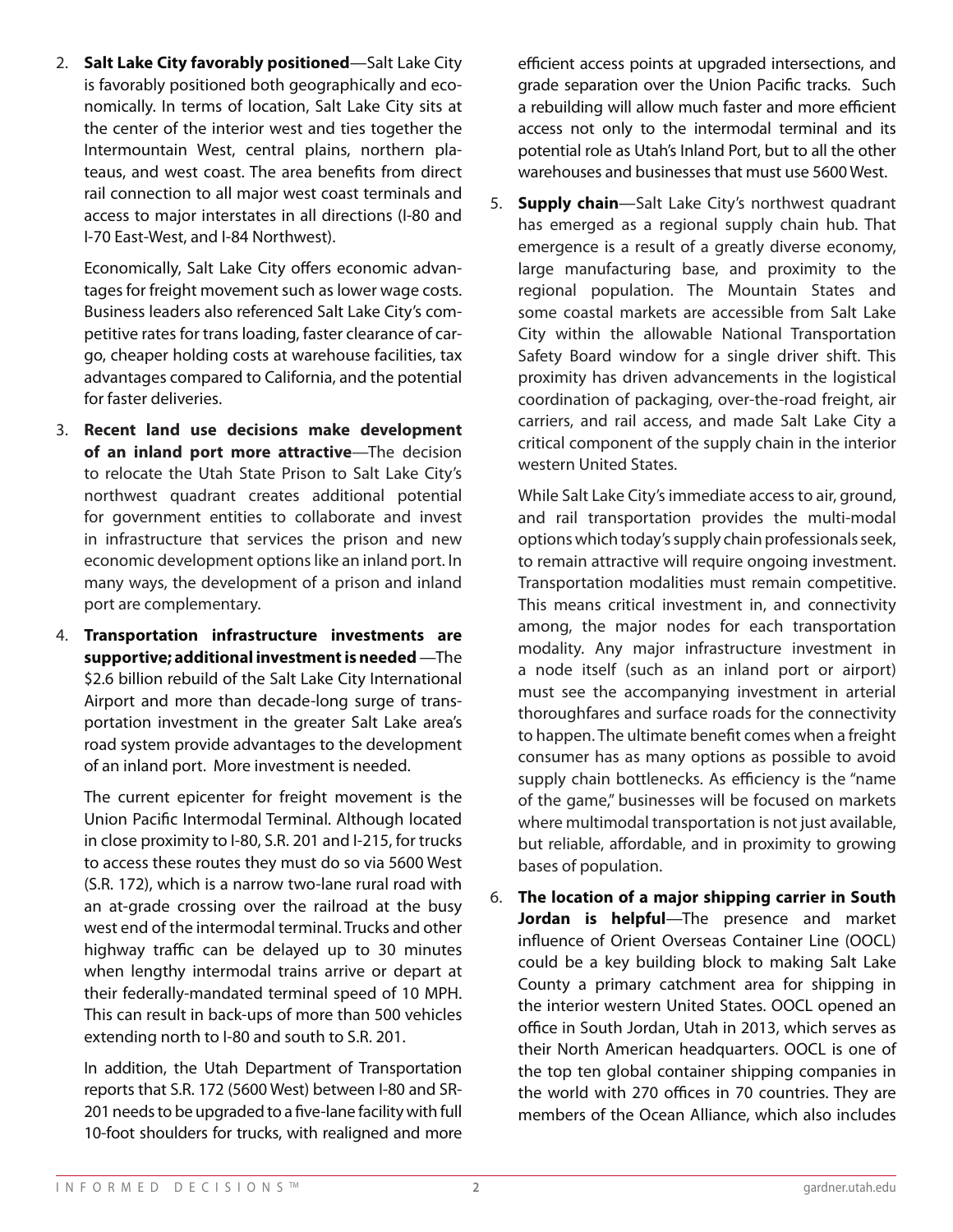China's Cosco Group and France's CMA CGM. OOCL employs approximately 200 people in Utah, with plans to grow, and provide a vital link to world trade.

- 7. **Potential to become a jobs center**—The creation of an inland port could provide significant job opportunities with attractive wages to residents. 3 It would encourage additional inbound trade, "last piece" manufacturing, warehousing and distribution jobs, local trucking and freight jobs, third-party logistic providers, freight forwarders and courier jobs, and other job opportunities. The full impact of these spinoff effects and how it relates to alternative economic development opportunities, tax revenue, and public expenditure is an area ripe for additional study.
- 8. **Labor market conditions**—Labor market conditions in Salt Lake City and Utah are favorable to an inland port, but present some challenges. 4 The Salt Lake City and Utah economies continue to out-perform the national economy. Job growth is strong and unemployment rates are low. Wages are notably lower than many inland port cities, particularly California port cities. While wage rates are attractive to employers, Utah's low unemployment rate creates a labor supply challenge for many industries.
- 9. **Rural Utah economic development**—Rural Utah depends on transportation connections for the agriculture, mining, and manufactured products grown, mined, or assembled there. Rural Utah is also a natural location to relieve some of the growth pressures in urban Utah. An inland port facility could be an important rural Utah economic development asset.
- 10. **Master planning Salt Lake City's Northwest Quadrant**—The vision and land use decisions in the northwest quadrant of Salt Lake City are of critical importance to the potential development of an inland port. This is an area of urgent concern because Salt Lake City recently adopted a new master plan for this area. The northwest quadrant includes approximately 19,000 acres west of Salt Lake City International Airport, from 4000 West to approximately 8800 West and from 2100 South to the north city limits. This vital area of real estate includes Salt Lake City's International Center, the Union Pacific Intermodal Hub, and portions of Interstate 80. It would also be the likely location of an inland port.
- 11. **Investment and collaboration**—The development of an inland port would require significant transportation investments and collaboration. These include land

for increased intermodal lift capacity, trans-loading facility, highway improvements to provide access to lift facilities, support facilities for trucks and personnel to provide off loading and re-loading, short-haul rail capacity, and additional investments. In addition, formal and informal collaboration among the airport, air freight operators, and railroads would be essential. One community leader suggested the inland port could be used as a catalyst to bind state and local government together in productive ways.

- 12. **Address warehousing and processing needs** An inland port would be advantaged by a set aside of land for a new warehousing district (zoning and dedicated use) and infrastructure to support a large warehousing district (roads, water, sewer, and utilities).
- 13. **Role of Salt Lake City Redevelopment Agency** Tax increment would provide a significant source of funding for infrastructure improvements and incentives to support the creation and development of an inland port. The Redevelopment Agency of Salt Lake City has commenced the process of creating a Community Reinvestment Project Area within the portion of the Northwest Quadrant located north of Interstate 80. It is anticipated that a project area could be established by early 2017.
- 14. **Governance and JPAs**—There are many forms of port governance and studies on the topic indicate that there is no right, "one-size-fits-all," way to govern a port. Local, regional, and statewide circumstances, along with the port's strategic objectives, are key determinants. Every port governing body must consider and balance the needs of government regulators (or owners), port customers, community stakeholders, and managers (or shareholders).
- 15. **Tax incentives**—U.S. Port Authorities, despite governance structure type, generally offer public incentives, including tax credits, tax exemptions, and financing options. 6 Performance-based tax credits, job tax credits, investment tax credits, sales and use tax exemptions, property tax exemptions, tax increment financing, industrial revenue bonds, education and training grants, and other funding options are among the incentives used to support port development.
- 16. **Environmental impact**—Many of the people interviewed suggested that enhanced rail freight will result in fewer trucks, less pollution and a reduced carbon footprint. Others noted the potential for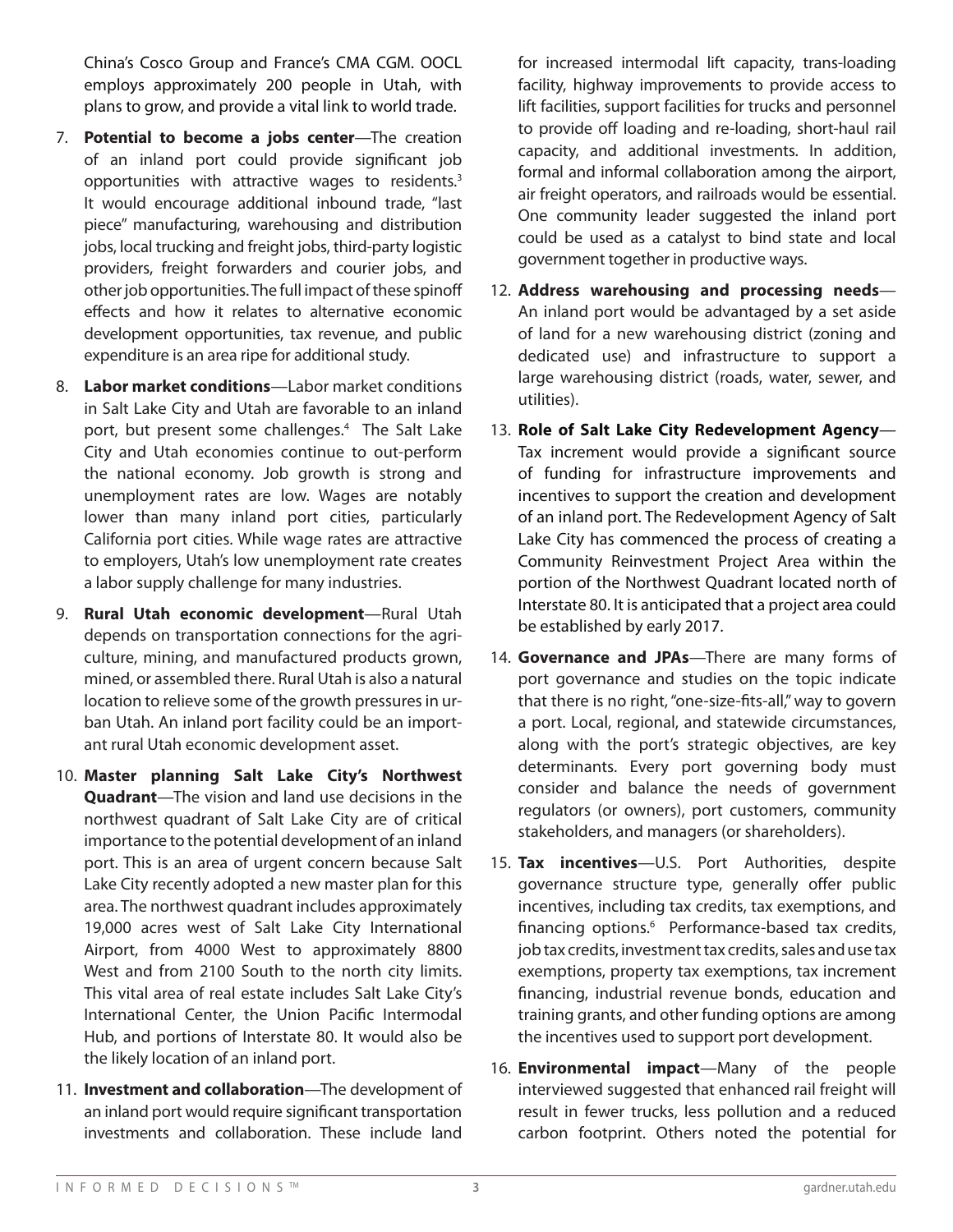increased highway congestion.The Gardner Policy Institute did not analyze these issues, but notes the comments of many of the subject matter experts involved. Because of the state of Utah and Salt Lake City's commitment to improving air quality, the environmental impact of a proposed inland port deserves in-depth research and analysis.

- 17. **Additional issues raised during the scoping process**—These include the following:
	- a. **Rail competition.** Union Pacific dominates long-haul freight movement in Utah. Although BNSF Railway provides limited manifest (multicommodity) freight service to northerm Utah via a trackage rights agreement with Union Pacific, only the latter provides intermodal freight service between Salt Lake City and Pacific Gulf and Atlantic (via connecting eastern railroads) seaports. Some commented that rail costs are high in Utah and more competition would be helpful.
	- b. **Nationwide shortage of truck drivers.** Experts estimate the trucking industry could use between 20,000 and 50,000 additional drivers right now to support current needs.<sup>7</sup> The shortage of drivers is a major capacity constraint and may advantage rail freight.
- c. **Private sector competition.** One comment was made about how an inland port financed with public funds (all or a portion) may crowd out private investment and simply add another layer of government.
- d. **Concern about Salt Lake City's permitting processes.** Several people commented about Salt Lake City's reputation as a difficult place to do business. Zoning and permitting issues are of particular concern. The Salt Lake City Council has commissioned an audit of the city's permitting processes to address if permitting problems are a perception or a reality.
- e. **Impact of Panama Canal.** The 10-year, \$5.4 billion Panama Canal expansion opened in June 2016.<sup>8</sup> The larger canal is expected to change shipping patterns and impact existing, expanding, and new ports. The expansion nearly triples the capacity of ships transiting the canal and allows supersized ships that carry nearly three times as many containers as before to pass through the canal. Estimates of the impact on west coast shipping vary, but one local expert suggested the impact will be modest, somewhere in the neighborhood of a 10-15 percent negative disruption.<sup>9</sup>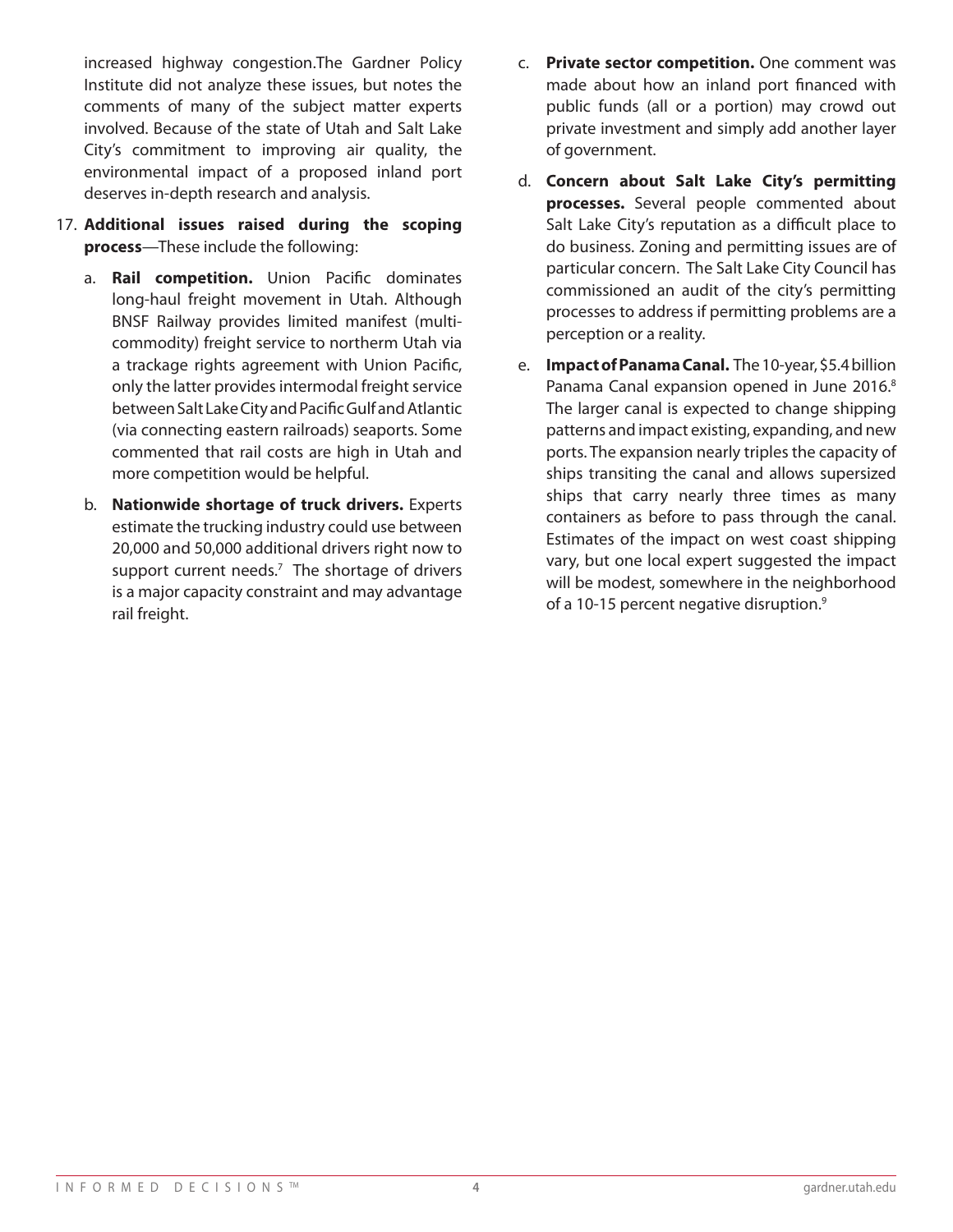## Background and history

For several decades, business, community and governmental leaders in Utah have considered the feasibility of constructing an inland port in the greater Salt Lake area. Among other assets, Salt Lake City's central location in the interior western United States, favorable labor costs, investment in transportation infrastructure, and outstanding rail connectivity have inspired these discussions.

Interest in an inland port accelerated in recent years because of the construction of Union Pacific's intermodal hub in 2006, founding of the World Trade Center Utah in 2006, reactivation of the Foreign Trade Zone in 2009, the \$2.6 billion rebuild of the Salt Lake City International Airport that started in 2014, the decision in 2014 to relocate the Utah State Prison, and the Salt Lake County Global Cities Initiative (in partnership with the Brookings Institute) in 2014.

The World Trade Center Utah commissioned this research to assess the market context for developing an inland port in Salt Lake County and to determine recommended next steps for decision makers.

### *History of inland port discussions in Utah*

In 1974, the Utah Legislature unanimously passed a bill in both the Senate and House that authorized port authorities throughout the state. 9 The bill granted the State or any political entity or combination of entities the authority to establish port authorities within or outside (or a combination of both) municipal boundaries and extending police power to the port authority. The bill also authorized port authorities to be established, constructed, operated, and maintained using public funds.

Despite the passage of this legislation little else was done to create an Inland Port Authority or a Port District in Salt Lake County until 1987 when the County created an Inland Port Task Force. The task force was created to identify weaknesses in trade and transportation and to propose means for overcoming those weaknesses. The task force was granted funding to perform the feasibility study, which was completed in 1990.

Among the findings of the study were these:

- The need for a port authority was recognized in 1974 when S.B. 25 passed;
- There was no current centralized entity responsible for freight transport;
- The current transportation infrastructure was expansive;
- Trade and transportation potential was not being fully realized;
- More than 80 industrial parks were under-utilized;
- Utah lagged behind in business climate ratings;
- Foreign Trade Zone facilities were under-utilized;
- 14 local freight forwarders were limited by both small volumes of local cargo and distances to major western markets;
- There was little cooperation within the region between coast and inland relations;
- The 1980s saw a shift in trade patterns in which intermodal far-east traffic experienced dramatic growth;
- 70 percent of freight markets were now international and most of these were trans-pacific;
- Businesses needed assistance with exporting activities, especially market research and transportation; and,
- No current economic development strategies included freight transportation.

In response to these findings, the task force recommended the establishment of an Inland Port Authority in three phases. The first phase of implementation, which would take place over the first six months of 1990, was to implement a Port Authority within the County government structure. Once implemented within the government system, the next 18 months would see the establishment of a quasi-independent Port Authority. During this second phase of implementation, a private, non-profit organization would be selected to assume responsibility for the Port Authority and activities and services currently offered through the County would be shifted to the Port Authority. The third and final phase, which would take a maximum of three years, would transition to a self-supporting quasi-independent Port Authority.

The Port Authority and County would establish fee structures and hourly rate schedules for services and facilities offered and would implement an evaluation procedure for the Port Authority. The task force hoped that through this three phase establishment of a Port Authority, they would see increased job creation within the region, enhanced statuses for ports of entry and Foreign Trade Zone, and improved levels of service and competition among transportation providers. They also expected that the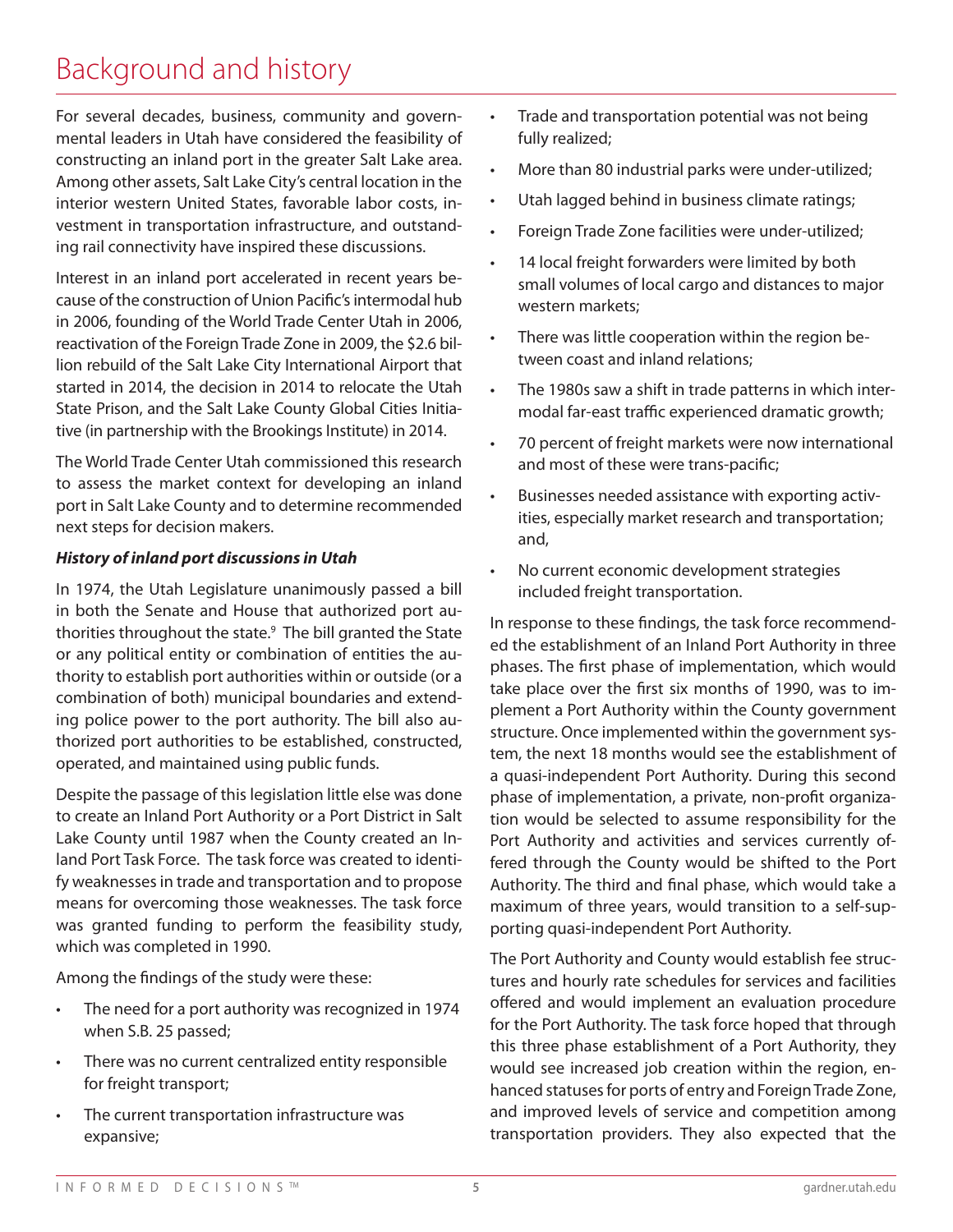Inland Port Authority would serve the role of facilitator: facilitating the development of transportation of goods, supporting economic development efforts, facilitating increased trade in the region, and coordinating trade-related opportunities to export Utah products internationally.

A Port Authority was established, but lacked the funds to be fully functional. State and Salt Lake County economic development officials petitioned the Legislature for \$150,000 to establish the Inland Port Authority. Salt Lake County committed \$300,000 to the Port Authority, but in October of 1991, a panel of 19 members failed to agree on whether a statewide Inland Port Authority would be beneficial to the State's economy. Some thought that Port Authorities would be more beneficial at the local level, as opposed to a state level. One point of agreement, however, was that the issue deserved more study.

In 2014, as part of the Global Cities Initiative established by the Brookings Institute and Salt Lake County's overall commitment to regional economic development, the County once again has made the study of an inland port a priority. The Governor's Office of Economic Development and World Trade Center Utah have joined them in this effort and funded this assessment.

## Research scope and limitations

This research presents important context for decisions makers as they consider whether an inland port is a wise economic development strategy for Utah. The scope includes a review of past local studies, an inventory of inland ports of interest nationwide, scoping interviews with subject matter experts, and research on vital components of an inland port economic development strategy. We paid particular attention to these areas of interest:

- Essential characteristics of an inland port,
- Governing structures at other ports,
- Types of public incentives offered,
- Information on market proximity and rail connections to seaports and other inland ports,
- · Foreign trade zone status and privileges,
- · Right-to-work laws,
- Labor market conditions, and
- Required infrastructure improvements.

The research presents key findings and potential next steps for decision makers, but is not a feasibility study. Rather, the research is limited to an exploration of the market context and pertinent data points for potentially developing an inland port. Additional research will need to be commissioned, including a thorough assessment of potential sites and a comprehensive feasibility study with an evaluation of the technical, economic, legal, and financial feasibility of developing an inland port in Utah.

## Essential characteristics of an inland port

We define an inland port as a site located away from traditional land, air, and coastal borders that contains a portfolio of multimodal transportation assets and the ability to allow global trade to be processed and altered by value-added services as goods move through the supply chain. 10 An inland port can also fulfill many additional beneficial functions, such as a satelite customs clearance terminal, intermodal distribution facility, and a customs pre-clearance for international trade. While there are many critical components of an inland port, in this research brief we focus on eight essential characteristics  $(identified in the table that follows).<sup>11</sup> Salt Lake County$ meets many of these criteria.

In addition, the Union Pacific's Salt Lake City Intermodal Terminal provides significant infrastructure for a potential inland port. Located along the Union Pacific mainline, the terminal provides direct rail service to both the Ports of Los Angeles and Long Beach. Direct rail service is potentially available to the Port of Oakland as well. The terminal is located in close proximity to I-80, I-215, and S.R. 201, each of which is listed as one of Utah's Primary Freight Network highways. In addition, Salt Lake City International Airport's north cargo terminals are approximately five miles from the terminal and surrounded by hundreds of distribution warehouses and considerable undeveloped land.<sup>12</sup>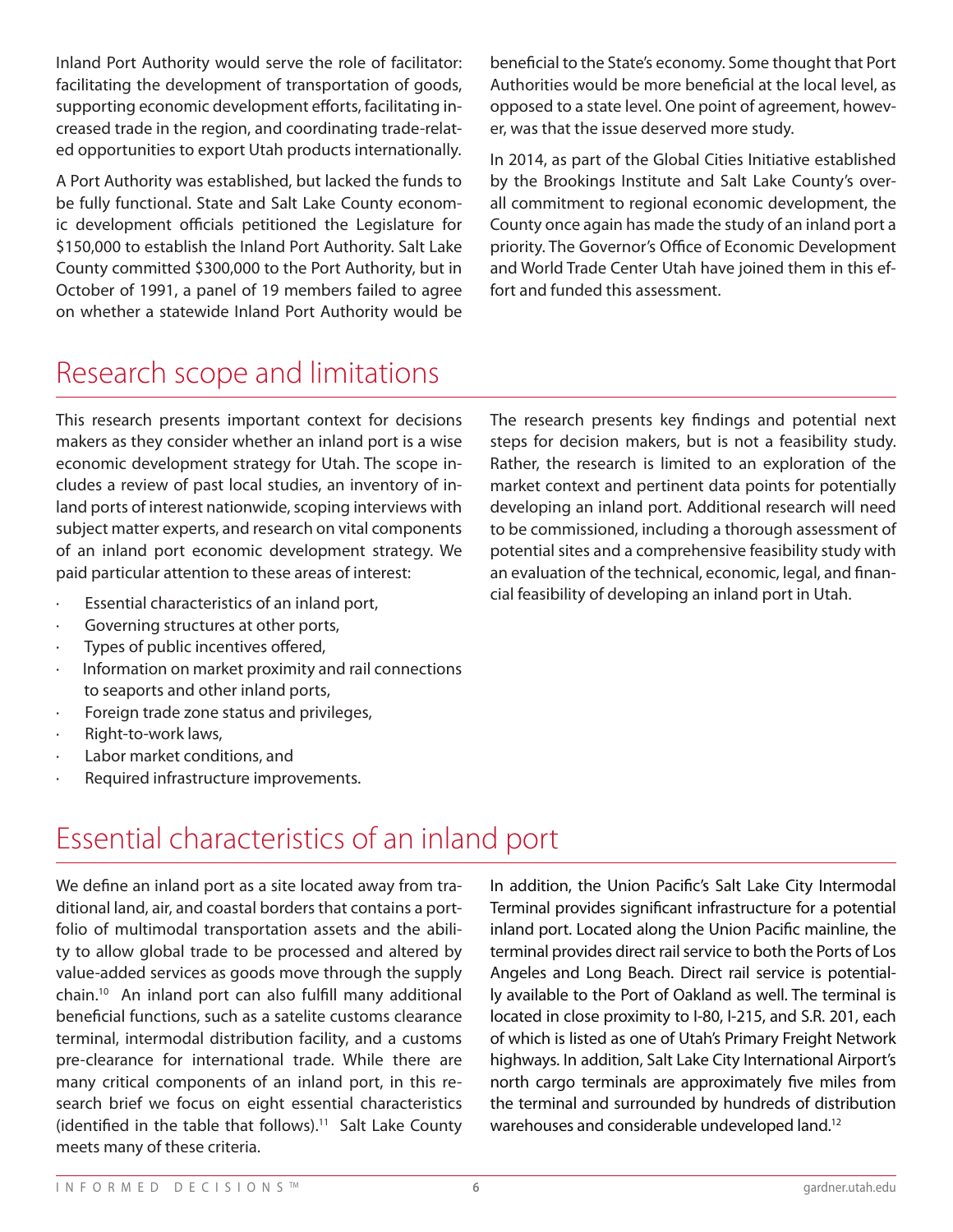### **Table 1 Essential characteristics of an inland port**

| <b>Characteristic</b>                                                                                                                                                                                                                                                                        | <b>Does Salt Lake County qualify?</b> |
|----------------------------------------------------------------------------------------------------------------------------------------------------------------------------------------------------------------------------------------------------------------------------------------------|---------------------------------------|
| <b>Population</b> —Market proximity to at least 3 million people within 200 miles.                                                                                                                                                                                                           | Yes                                   |
| <b>Class I railroad</b> —A major, direct connection to an American seaport via a Class I railroad.                                                                                                                                                                                           | Yes                                   |
| <b>FTZ</b> —Foreign Trade Zone (FTZ) status and privileges.                                                                                                                                                                                                                                  | Yes, but needs improvement            |
| Labor—An abundance of reasonably priced labor (relative to coastal ports) and commercial<br>real estate for warehousing and distribution.                                                                                                                                                    | Yes                                   |
| <b>Commodity scope</b> —A scope of commodities of natural resources, agricultural products, chemical<br>products, or other commodities that make an inland port attractive.                                                                                                                  | Yes                                   |
| <b>Infrastructure</b> —Land for intermodal lift capacity, a transloading facility, highway improvements to<br>provide access to lift facilities, support facilities for trucks and personnel to provide off-loading and<br>re-loading, short-haul rail capacity, and additional investments. | Requires investment                   |
| Governing body-An overall governing body or consortium of stakeholders collaborating<br>on a cohesive management plan for the overall effectiveness of the inland port.                                                                                                                      | Open for discussion                   |
| Government partnership-A state and local government climate that is enthusiastic about inland<br>port development and willing to offer meaningful incentives to participants.                                                                                                                | Open for discussion                   |

Sources: "The emergence of the inland port," Spring 2011, Jones Lang LaSalle; and the Kem C. Gardner Policy Institute.

# Key Findings from Scoping Interviews

Staff from the Gardner Policy Institute met with individuals with varying levels of familiarity and expertise with freight movement and economic development to learn about the key issues, opportunities, and concerns associated with developing an inland port in Salt Lake. Appendix A includes a list of people interviewed. These interviews yielded several instructive findings:

**Significant nationwide interest in inland port development**—Logistics hubs that combine containerized rail, trucking interchange, and warehousing and distribution activity are experiencing notable growth. U.S. rail intermodal volume reached a record 13.7 million containers and trailers in 2015. 13 Driven in a large way by globalization, e-commerce, and environmental sensibilities, transportation investments that reduce costs, save time, and minimizes the impact on the environment are becoming more and more attractive.

**Salt Lake City favorably positioned**—Salt Lake City is favorably positioned both geographically and economically. In terms of location, Salt Lake City sits at the center of the interior west and ties together the Intermountain West, central plains, northern plateaus, and west coast. The area benefits from direct rail connection to all major west coast terminals and access to major interstates in all directions (I-80 and I-70 East-West, and I-84 Northwest).

Economically, Salt Lake City offers economic advantages for freight movement such as lower wage costs. Business leaders also referenced Salt Lake City's competitive rates

for trans loading, faster clearance of cargo, cheaper holding costs at warehouse facilities, tax advantages compared to California, and the potential for faster deliveries.

**Recent land use decisions make development of an inland port even more attractive**—The decision to relocate the Utah State Prison to Salt Lake City's northwest quadrant creates additional potential for government entities to collaborate and invest in infrastructure that services the prison and new economic development options like an inland port. In many ways, the development of a prison and inland port are complementary.

**Transportation infrastructure investments are supportive; additional investment is needed**—The \$2.6 billion rebuild of the Salt Lake City International Airport and more than decade-long surge of transportation investment in the greater Salt Lake area's road system provide advantages to the development of an inland port.

The current epicenter for freight movement is the Union Pacific Intermodal Terminal. Although located in close proximity to I-80, S.R. 201 and I-215, for trucks to access these routes they must do so via 5600 West (S.R. 172), which is a narrow two-lane rural road with an at-grade crossing over the UP at the busy west end of the intermodal terminal. Trucks and other highway traffic can be delayed up to 30 minutes when lengthy intermodal trains arrive or depart at their federally-mandated terminal speed of 10 MPH. This can result in back-ups of more than 500 vehicles extending north to I-80 and south to S.R. 201.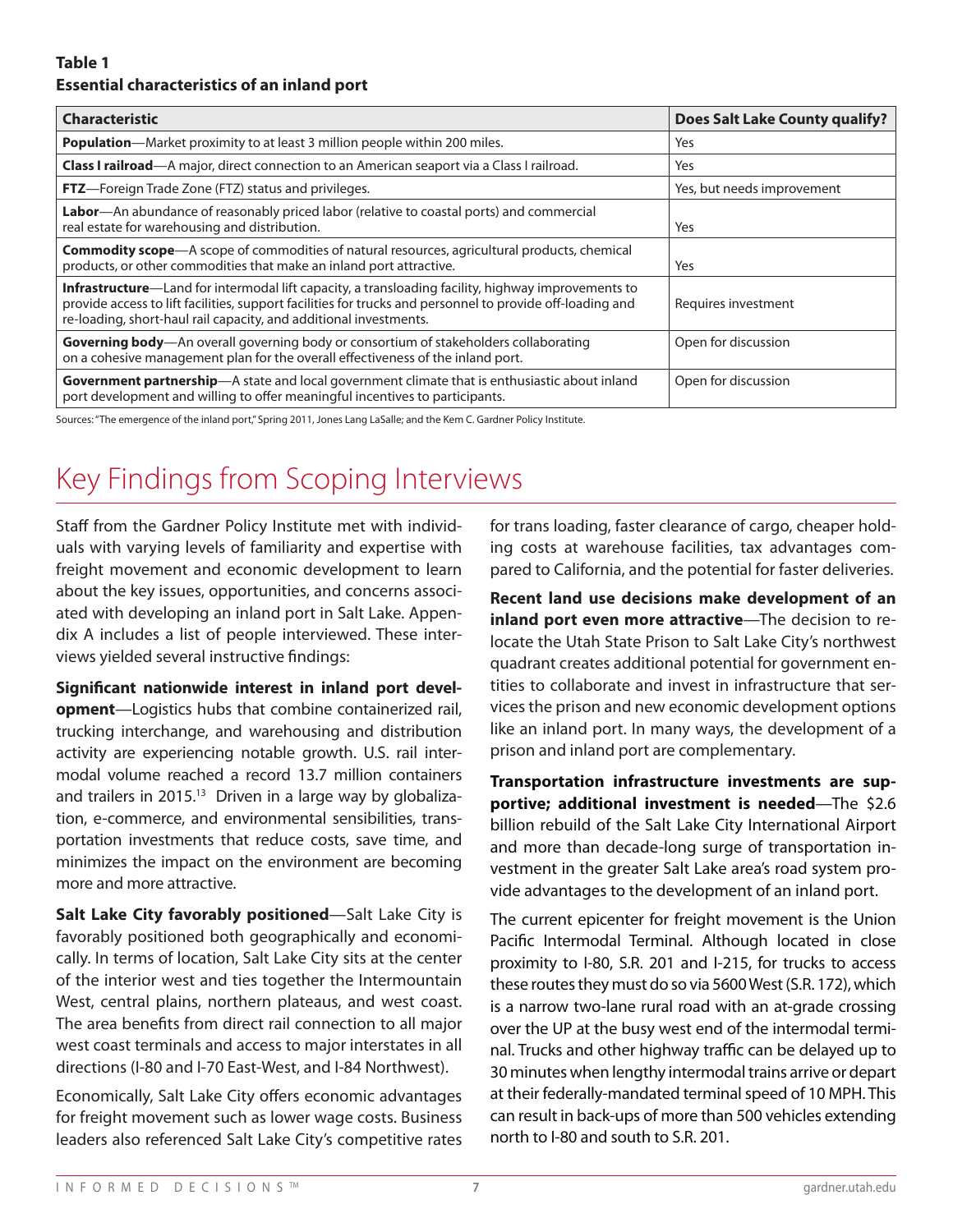In addition, the Utah Department of Transportation believes S.R. 172 (5600 West) between I-80 and SR-201 needs to be upgraded to a five-lane facility with full 10-foot shoulders for trucks, with realigned and more efficient access points at upgraded intersections, and most important being grade-separated over the Union Pacific. Such a rebuilding will allow much faster and more efficient access not only to the intermodal terminal and its potential role as Utah's Inland Port, but to all the other warehouses and businesses that must use 5600 West.

**Supply chain**—Salt Lake City's northwest quadrant has emerged as a regional supply chain hub. That emergence is a result of a greatly diverse economy, large manufacturing base, and proximity to the regional population. The Mountain States and some coastal markets are accessible from Salt Lake City within the allowable National Transportation Safety Board window for a single driver shift. This proximity has driven advancements in the logistical coordination of packaging, over-the-road freight, air carriers, and rail access, and made Salt Lake City a critical component of the supply chain in the interior western United States.

While Salt Lake City's immediate access to air, ground, and rail transportation provides the multi-modal options which today's supply chain professionals seek, to remain attractive will require ongoing investment. Transportation modalities must remain competitive. This means critical investment in, and connectivity among, the major nodes for each transportation modality. Any major infrastructure investment in a node itself (such as an inland port or airport) must see the accompanying investment in arterial thoroughfares and surface roads for the connectivity to happen. The ultimate benefit comes when a freight consumer has as many options as possible to avoid supply chain bottlenecks. As efficiency is the "name of the game," businesses will be focused on markets where multimodal transportation is not just available, but reliable, affordable, and in proximity to growing bases of population.

**The location of a major shipping carrier in South Jordan is helpful**—The presence and market influence of Orient Overseas Container Line (OOCL) could be a key building block to making Salt Lake County a primary catchment area for shipping in the interior western United States. OOCL opened an office in South Jordan, Utah in 2013, which serves as their North American headquarters. OOCL is one of the top ten global container shipping companies in the world with 270 offices in 70 countries. They are members of the Ocean Alliance, which also includes China's Cosco Group and France's CMA CGM. OOCL employs approximately 200 people in Utah, with plans to grow, and provide a vital link to world trade.

**Potential to become a jobs center**—The creation of an inland port could provide significant job opportunities with attractive wages to residents. 14 It would encourage additional inbound trade, "last piece" manufacturing, warehousing and distribution jobs, local trucking and freight jobs, third-party logistic providers (freight forwarders and courier companies), and other job opportunities. The full impact of these spinoff effects and how it relates to alternative economic development opportunities, tax revenue, and public expenditure is an area ripe for additional study.

**Rural Utah economic development**—Rural Utah depends on transportation connections for the agriculture, mining, and manufactured products grown, mined, or assembled there. Rural Utah is also a natural location to relieve some of the growth pressures in urban Utah. An inland port facility could be an important rural Utah economic development asset.

**Master planning Salt Lake City's Northwest Quadrant**—The vision and land use decisions in the northwest quadrant of Salt Lake City are of critical importance to the potential development of an inland port. This is an area of urgent concern because Salt Lake City is in the final stages of adopting a new master plan for this area. The northwest quadrant includes approximately 19,000 acres west of Salt Lake City International Airport, from 4000 West to approximately 8800 West and from 2100 South to the north city limits. This vital area of real estate includes Salt Lake City's International Center, the Union Pacific Intermodal Hub, and portions of Interstate 80. It would also be the likely location of an inland port.

**Investment and collaboration**—The development of an inland port would require significant transportation investments and collaboration. These include land for increased intermodal lift capacity, trans-loading facility, highway improvements to provide access to lift facilities, support facilities for trucks and personnel to provide off loading and re-loading, short-haul rail capacity, and additional investments. In addition, formal and informal collaboration among the airport, air freight operators, and railroads would be essential. One community leader suggested the inland port could be used as a catalyst to bind state and local government together in productive ways.

**Address warehousing and processing needs**—An inland port would be advantaged by a set aside of land for a new warehousing district (zoning and dedicated use) and infrastructure to support a large warehousing district (roads, water, sewer,and utilities).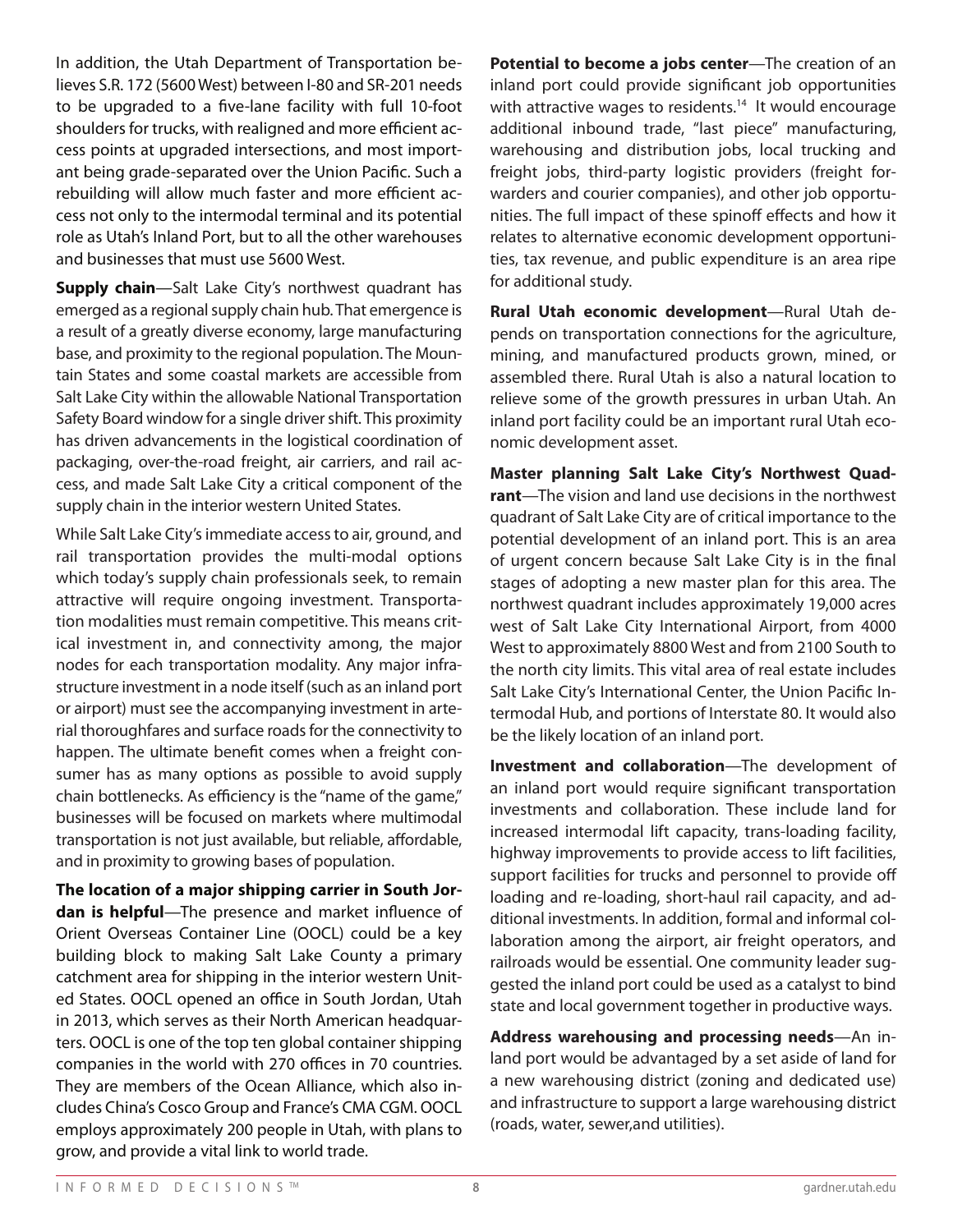**Role of Salt Lake City Redevelopment Agency**—Tax increment would provide a significant source of funding for infrastructure improvements and incentives to support the creation and development of an inland port. The Redevelopment Agency of Salt Lake City has commenced the process of creating a Community Reinvestment Project Area within the portion of the Northwest Quadrant located north of Interstate 80. It is anticipated that a project area could be established by early 2017.

**Environmental impact**—Many believe that enhanced rail freight will result in fewer trucks, less pollution, and a reduced carbon footprint. The Gardner Policy Institute did not analyze this, but notes the comments of many of the subject matter experts interviewed. Because of the state of Utah and Salt Lake City's commitment to improving air quality the environmental impact of a proposed inland port deserves in-depth research and analysis.

#### *Other Findings*

In addition to these finding, participants in the roundtable discussion and scoping interviews commented on the value of having increased rail competition. Union Pacific dominates long-haul freight movement in Utah. BNSF has rail operating rights here, but a relatively small presence.

Some commented that rail costs are high in Utah and more competition would be helpful.

Participants also shared concerns about Salt Lake City's permitting processes and reputation as a difficult place to do business. Zoning and permitting issues are of particular concern. The Salt Lake City Council has commissioned an audit of the city's permitting processes to address if this is a perception or a reality.

One comment was made about how an inland port financed with public funds (all or a portion) may crowd out private investment and simply add another layer of government.

Finally, a few brought up the impact of the Panama Canal expansion. The 10-year, \$5.4 billion Panama Canal expansion opened in June 2016.<sup>15</sup> The larger canal is expected to change shipping patterns and impact existing, expanding, and new ports. The expanded canal nearly triples the capacity of ships transiting the canal and allows supersized ships that carry nearly three times as many containers as before to pass through the canal. Estimates of the impact on west coast shipping vary, but are likely to be modest, somewhere in the neighborhood of a 10-15 percent disruption. 16

## Port Governance

Globally, ports are governed in a variety of ways from central government owned, managed, and controlled, to fully privately owned, managed, and controlled. In the U.S., port governance is highly diverse and most often public in nature. 17

Compared to ports overseas, U.S. ports are much more financially dependent on government and tax-exempt bonds. At the same time, however, private sector involvement is significant and private sector activity is common among publicly-governed U.S. ports. An example would be a State Port Authority that subcontracts with a private container company. Also, in comparison to U.S. seaport governance, inland port governance sometimes involves additional actors, including rail operators and logistic services providers. 18 One study summarized U.S. port governance, as follows:

The framework of port governance in the U.S. is 'complex and fragmented' with a web of public and private organizations involved in management at national, regional and local levels, each with differing priorities, requirements, and procedures. 19

According to a 2002 comprehensive assessment of seaport governance in the U.S. and Canada, a port's governing body is meant to serve the public interest of a state, region, or locality.<sup>20</sup> Port Authorities are usually empowered to exercise "eminent domain," conduct studies, issue bonds, apply for federal grants, and develop plans. Port Authorities might even govern airports, bridges, tunnels, commuter rail systems, industrial parks, FTZs, World Trade Centers, or have policing (security) and regulatory powers.

While U.S. ports differ widely by region, state, and municipality, they can often be defined as Joint Power Authorities (JPAs). A JPA is created when "public officials of two or more agencies agree to create another legal entity or establish a joint approach to work on a common problem, fund a project, or act as a representative body for a specific activity."<sup>21</sup> For instance, in the U.S., some port governing boards might be jointly appointed by a governor, a mayor, and a board of county commissioners, while others might be appointed by a city council and county board. In other words, there is no standardized model or models of port governance in the U.S.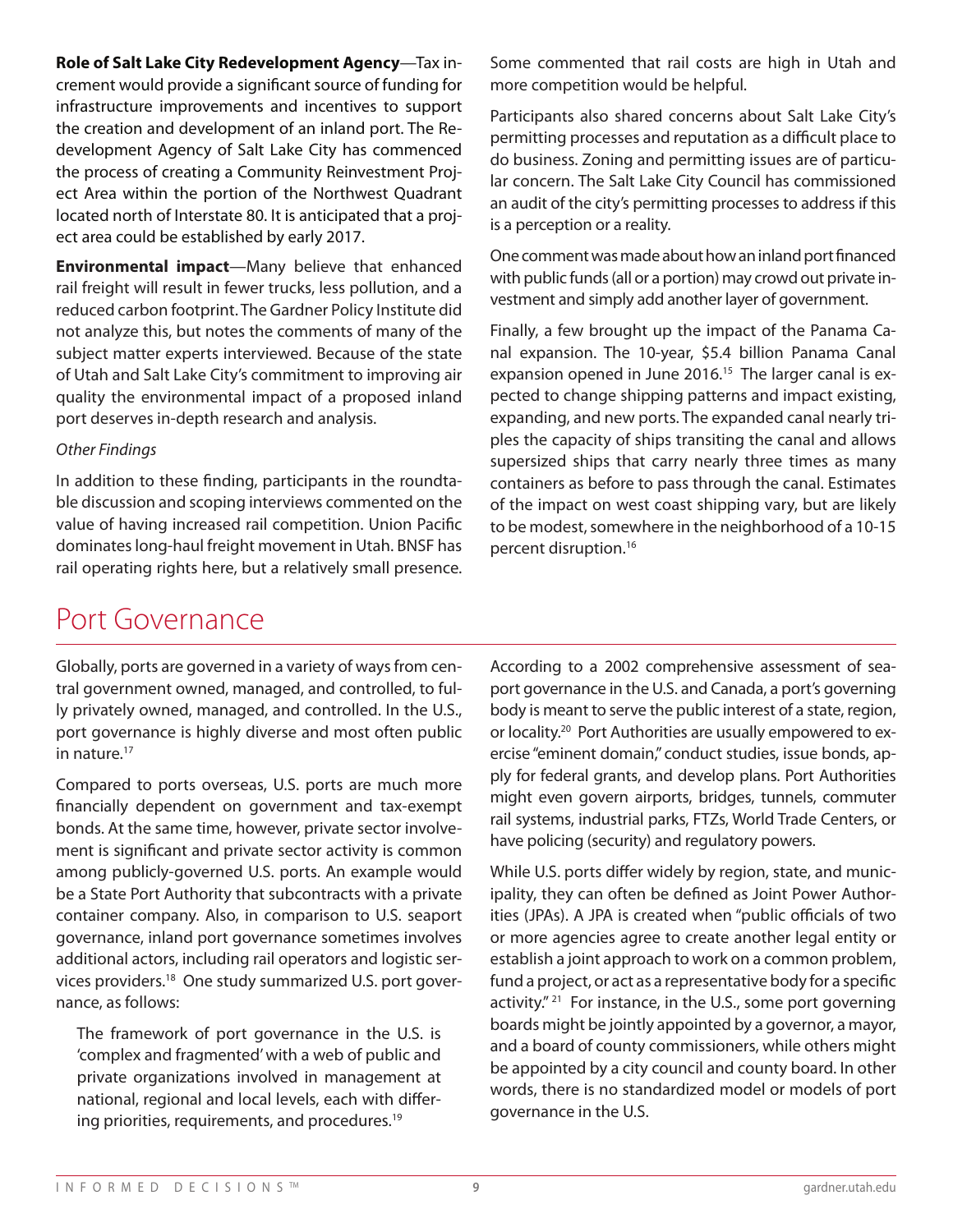In fact, of the 126 U.S. public seaport agencies in 2002, the majority (77) were appointed by a governor, mayor, or board of county commissioners (state and local). Another 24 were elected, four were indirectly elected, and 21 had no governing body (although a few of these 21 had appointed advisory councils). 22 These seaport agencies, or Port Authorities, are usually composed of a diverse set of skilled individuals. For instance, the Port Commission of Richmond (i.e. Board of Commissioners) is made up of a city manager, a maritime commissioner, a freight transportation expert, a finance expert, a sales/marketing professional, an engineer, a few other qualified appointees, and four port users (though these four are non-voting members).

In 2002, the top four most common forms of port governance in the U.S., were, as follows:

- 1. Port (Tax) Districts (39.7%)
- 2. State Port Authorities (15.9%)
- 3. Municipal Administratives (15.1%)
- 4. Municipal Port Commissions (9.5%)

Port District. A Port District is a municipal corporation, organized under state law and authorized by a majority vote of the residents in the proposed district, and is governed by a locally elected board of commissioners. The District can be as large as an entire county or as small as a city or town; its boundaries are defined when it is formed. Port activities and functions are financed in a variety of ways. These include lease-rental fees, other charges for services, land use, and other facilities; property tax levies; proceeds from bonds sold for capital project construction; and grants and gifts. 23

*Example: Washington state ports are governed by their own commission, which acts as a board of directors for the port. The commission is elected by citizens in the port district and may consist of three or five commissioners. Most port commissioners serve a six-year term. Port commissioners in countywide port districts with a population of 100,000 or more serve four-year terms. Any port district may elect to convert to a four-year commissioner term.*<sup>24</sup>

State Port Authority. A State Port Authority is a governmental or quasi-governmental public authority for a special-purpose district usually formed by a legislative body (or bodies) to operate ports and other transportation infrastructure. Most port authorities are financially self-supporting. In addition to owning land, setting fees, and sometimes levying taxes, port authorities can also operate shipping terminals, airports, railroads, and irrigation facilities. Port authorities are usually governed by boards or commissions, which are commonly appointed by governmental chief executives, often from different jurisdictions. 25

*Example: The Port Authority of New York and New Jersey is jointly controlled by the governors of New York and New Jersey, who appoint the members of the agency's Board of Commissioners and retain the right to veto the actions of the Commissioners from his or her own state. Each governor appoints six members to the Board of Commissioners, who are subject to state senate confirmation and serve overlapping six-year terms without pay. An Executive Director is appointed by the Board of Commissioners to deal with day-to-day operations and to execute the Port Authority's policies. Under an informal power-sharing agreement, the Governor of New Jersey chooses the chairman of the board and the deputy executive director, while the Governor of New York selects the vice-chairman and Executive Director.*<sup>26</sup>

Municipal Administrative. Municipal Administrative refers to a port governed by an administrative department that is part of the municipal government.

*Example: The Port of Anchorage is an enterprise department under the Municipality of Anchorage. As an enterprise, the Port is distinguished from other types of municipal departments, largely because it generates enough revenue to support its operations along with paying annual fees to the municipality. The Port Director is appointed by the Mayor and reports to the Municipal Manager. In many ways, despite its enterprise distinction, the Port acts as a standard municipal department with the Assembly approving the annual budget and with contract services, financial support and other day-to-day activities managed by the appropriate municipal department and subject to all municipal code.The Port is a "landlord" Port which means that they charge users for real estate and dock use and are responsible for maintenance, management and upkeep. The Port does not negotiate with shippers for tie-up, offloading, or any other related activities, customers calling on the Port are required to secure these services on their own.*<sup>27</sup>

Municipal Port Commission. A Municipal Port Commission is a municipal port governed by an appointed or elected commission.

*Example: The Port of San Francisco is governed by a five member Board of Commissioners, each of whom is appointed by the Mayor and subject to confirmation by the City's Board of Supervisors. Each commissioner is appointed to a four-year term. The Port Commission is responsible for the seven and one-half miles of San Francisco Waterfront adjacent to San Francisco Bay, which the Port develops, markets, leases, administers, manages, and maintains. Its jurisdiction*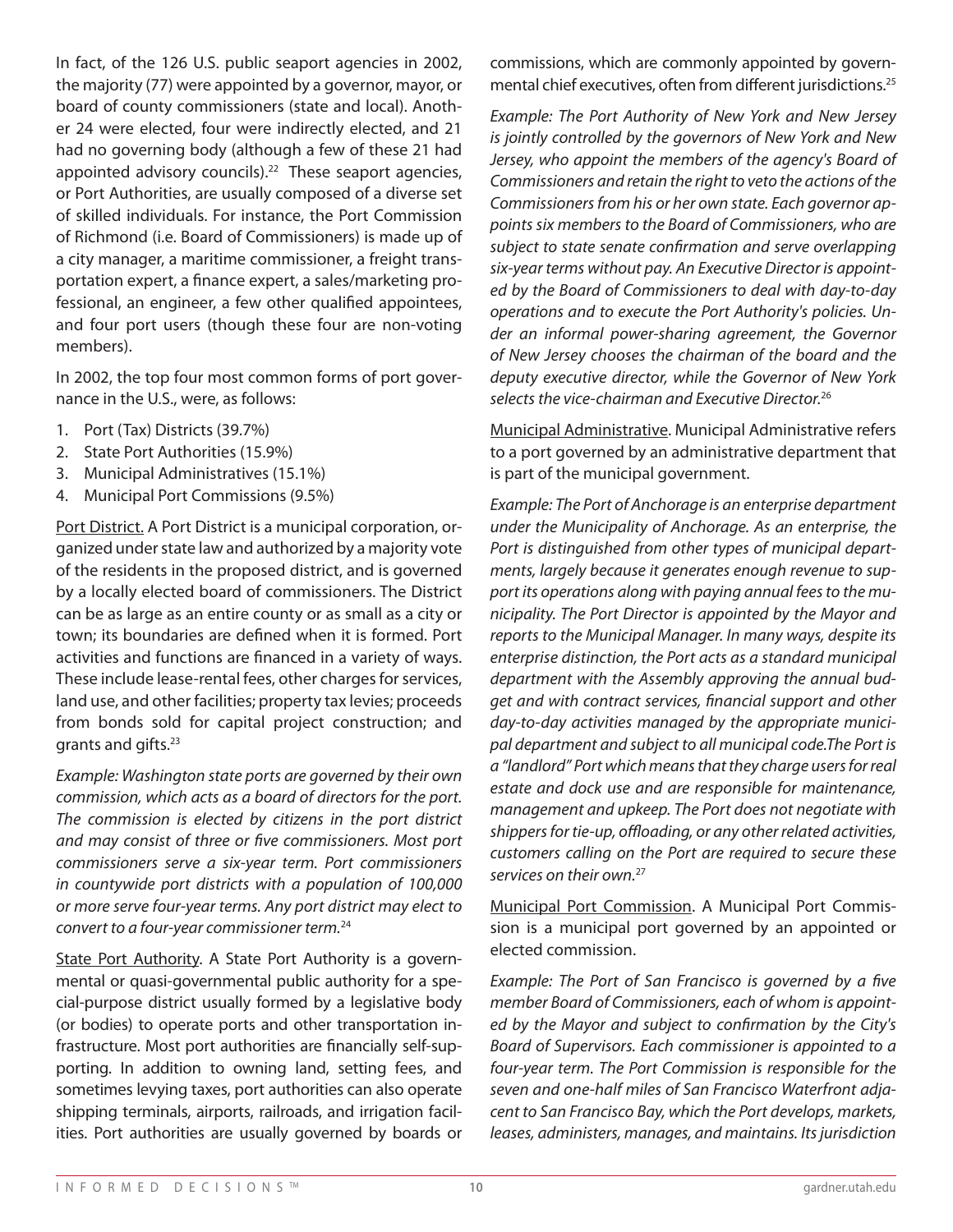As there is no "one-size-fits-all" form of U.S. port governance, deciding on the right type of port governance comes down to local, regional, and statewide circumstances, and, most importantly, the port's strategic objectives. Objectives that might be considered by a port's governing body are as follows, with number four being the most frequently chosen objective in the U.S.<sup>29</sup>

- 1) Maximizing profits for shareholders
- 2) Maximizing return on investment for government
- 3) Maximizing traffic throughput subject to a maximum allowable operating deficit
- 4) Optimizing economic development prospects (local, regional, statewide, national)
- 5) Planning and regulation objectives (i.e. policy objectives related to sustainability)

Whatever objective or objectives a port's governing body chooses as paramount, every port governing body must consider and balance the needs of government regulators (or owners), port customers, community stakeholders, and managers (or shareholders).

When considering the formation of inland port governance in Utah, a possible option would be to create a Joint Powers Authority (JPA), which would have tax increment authority and the ability to cross geographic boundaries. For example, the Governor of Utah could form a JPA with the Mayors of both Salt Lake County and Salt Lake City. The Governor, County Mayor, and City Mayor might mutually appoint a Board of Commissioners who would oversee the day to day operations of the port and execute its policies. The JPA's main objective could be optimizing economic development on a local, regional, and statewide basis.

## Public Incentives

U.S. Port Authorities, despite governance structure type, generally offer public incentives, including tax credits, tax exemptions, and financing options.<sup>30</sup> An example of different types of public incentives offered by U.S. ports are, as follows:

- 1. **Tax credits**—Tax credits may be issued by a Port Authority to the following:
	- a. Taxpaying companies that increase port business by a certain percentage over the prior taxable year (e.g. performance-based tax credit).
	- b. Taxpaying companies that create new jobs in a related port business or industry (e.g. job tax credit).
	- c. Taxpaying companies that provide capital investment in a related port business (e.g. investment tax credit).
- 2. **Tax exemptions**—Sales and use tax exemptions may be given for qualifying manufacturers, processors for hire, and research and development investments. Property tax exemptions could also be provided for qualifying manufacturers.
- 3. **Funding**—There are a variety of funding options port authorities provide, including the following:
	- a. Tax Increment Financing (e.g. Cincinnati Port)
	- b. Conduit Financing (e.g. Cincinnati Port)
	- c. Lease Financing (Capital Lease, Operating Lease, etc.)
	- d. Bonds (e.g. Industrial Development Revenue Bonds, Port of Chehalis)
	- e. Grants or Loans (for qualifying public facility/infrastructure improvements that serve the industry)
	- f. Education and Training Grants (for recruitment and training of new industry workers)
	- g. Clean Energy Financing (e.g. provide funding to qualifying companies who improve facility infrastructure by increasing energy efficiency, etc.)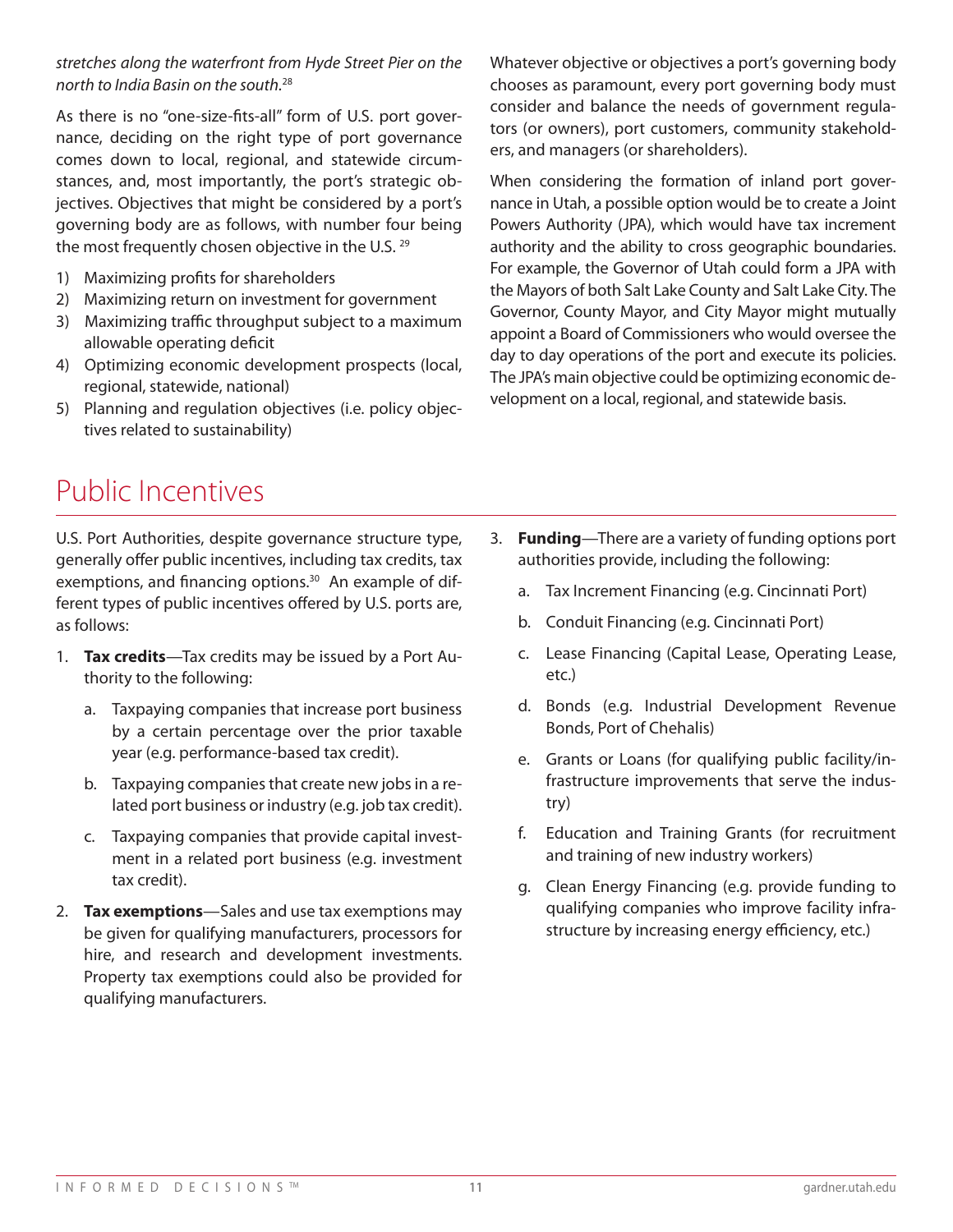## Market Characteristics

Inland ports rely on warehousing and distribution space in close proximity and rail connections to major seaports. Of particular importance are industrial parks and rail connections.

### *Industrial parks*

Here is the market proximity and population served by Utah's five largest industrial parks:<sup>31</sup>

i. **Landmark/Ninigret/Centennial Business Parks**  (NW Quadrant, Salt Lake County)

17,644,328 sq. ft. (1,792,997 sq. ft. planned) Portions rail served 7 minutes from Salt Lake City International Airport Adjacent to Union Pacific Intermodal Hub

### ii. **Salt Lake International Center**

(NW Quadrant, Salt Lake County) 10,849,670 sq. ft. (502,749 sq. ft. planned) Portions rail served Directly west of Salt Lake City International Airport 5 minutes north of Union Pacific Intermodal Hub

### iii. **Freeport Center** (Davis County):

7,979,043 sq. ft.

Rail served

30 minutes from Salt Lake City International Airport/ Union Pacific Intermodal Hub

### iv. **Business Depot Ogden** (Weber County)

7,032,000 sq. ft.

Rail served

40 minutes from Salt Lake City International Airport/ Union Pacific Intermodal Hub

### v. **Ninigret Depot** (Tooele County)

4,500,000 sq. ft.

Rail served

30 minutes from Salt Lake City International Airport/ Union Pacific Intermodal Hub

The amount of square footage within a 3-50 mile radius from Salt Lake City International Airport/Union Pacific Intermodal Hub (approximately I-80 and Bangerter Highway) is also important to consider. The information included here represents all industrial properties 10,000 sq. ft. or larger. The vast majority is made up of warehousing/distribution facilities (approximately three-quarters). Manufacturing facilities are included because of the impact they have on distribution networks.

### **Table 2: Industrial and Manufacturing Space**

Within a 3-50 mile radius of Salt Lake City International Airport/Union Pacific Intermodal Hub

| <b>Distance</b> | <b>Square footage</b> |
|-----------------|-----------------------|
| 3 mile radius   | 50,521,745            |
| 5 mile radius   | 86,848,256            |
| 10 mile radius  | 116,250,965           |
| 20 mile radius  | 135,530,030           |
| 50 mile radius  | 193,957,959           |

Source: CBRE Research, Southwest Region

#### *Rail Connections*

Freight railroads play a vital role in Utah's transportation system. Ten freight railroads currently operate in Utah.<sup>32</sup> These include:

- BNSR Railway
- Comstock Mountain Lion Railroad
- Deseret Western Railway
- Kennecott Utah Copper LLC
- Salt Lake City Southern Railroad
- Salt Lake, Garfield and Western Railway
- Savage, Bingham and Garfield Railroad
- Union Pacific Railroad
- Utah Central Railway
- Utah Railway

### *Union Pacific Railroad*

Union Pacific is Utah's dominant rail carrier. The company owns the majority of Utah's 1,343 miles of freight railroad. The Salt Lake area serves as the hub for six railroad routes, all of which are owned by Union Pacific Railroad. Figure 1 shows the extensive Union Pacific rail network.

Union Pacific operates an intermodal terminal located directly adjacent to Salt Lake City's west side warehousing and distribution center and in close proximity to Salt Lake City International Airport. Completed in 2006, the Union Pacific Intermodal Terminal averages around 500 container and trailer lifts per day.<sup>33</sup>

### *BNSF Railway*

Originally known as the Burlington Northern and Santa Fe Railway Company, BNSF serves Utah via 433 miles of trackage rights over Union Pacific and Utah Railway lines. These same rights service the Salt Lake, Ogden and Provo areas. BNSF Railway currently interchanges with four short line railroads, connecting over 400 miles of rail lines to BNSF's extensive rail network.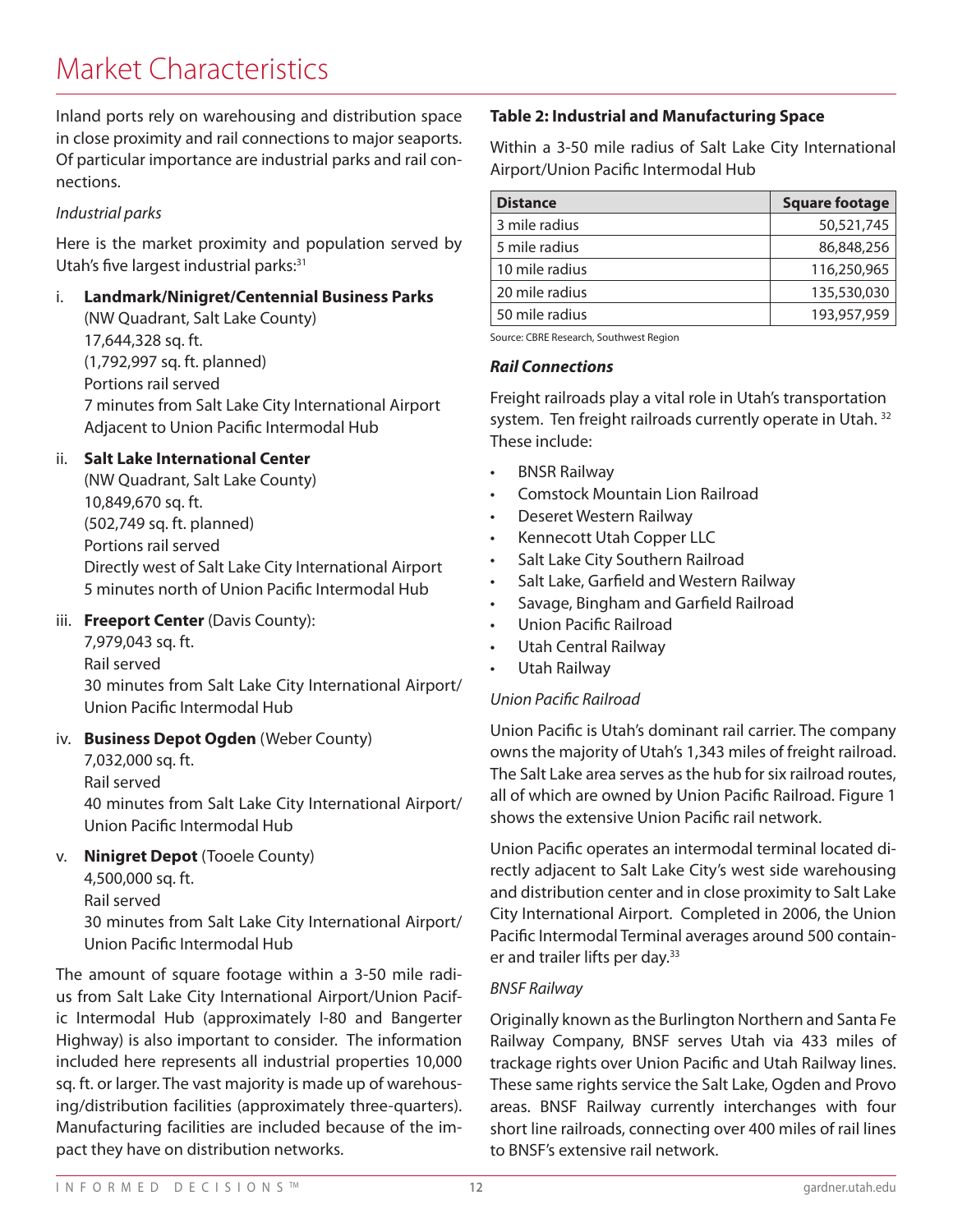#### **Figure 1: Union Pacific Rail Network**



#### *Utah Railway*

Utah Railway serves as a short line railroad that interchanges with Utah's long haul carriers. In addition to owning tracks and possessing trackage rights to the Union Pacific Railroad, Utah Railway acts as BNSF's agent in the local market. According to the Utah Department of Transportation there are about 100 miles of track served by Utah's local, switching and terminal railroad lines.

#### *Salt Lake Garfield and Western Railway*

Salt Lake Garfield and Western Railway Company provides switching services to Union Pacific and BNSF. Its freight service includes 10 miles of mainline track and 5.23 miles of secondary track. The mainline route stretches from

their yards across from the Utah State Fairgrounds on North Temple Street in Salt Lake City and extends westward. The railway is significant because of its central location near the Salt Lake City International Airport, Union Pacific Intermodal Terminal, and Salt Lake City's western warehousing district.

#### *Significant rail connections*

The most important rail connection for Salt Lake to the seaports are the following:

- Port of Los Angeles
- Port of Seattle
- Port of Long Beach
- Port of Portland
- Port of Tacoma
- Port of Oakland

## **Table 4: Rail connections to inland ports to the East**

| <b>Inland port</b> | Time                                                     |
|--------------------|----------------------------------------------------------|
| Dallas             | No current intermodal service -<br>7-8 days via manifest |
| Houston            | 7 days (3 days a week)                                   |
| Kansas City        | 6 days (3 days a week)                                   |
| Memphis            | 6 days (3 days a week)                                   |
| St. Louis          | 5 days (3 days a week)                                   |
| Chicago            | 4 days (Monday-Friday)                                   |
| New Orleans        | No current intermodal service-<br>8-11 days via manifest |

Source: Union Pacific and CBRE Research, Southwest Region

### **Table 3: Rail connections to seaports**

| Port                                                      | Time                                                   |  |  |  |
|-----------------------------------------------------------|--------------------------------------------------------|--|--|--|
| Port of Los Angeles                                       | 4 days (available 6 days out of the week)              |  |  |  |
| Port of Long Beach                                        | Go through Los Angeles                                 |  |  |  |
| Port of Tacoma                                            | No current intermodal service -<br>6 days via manifest |  |  |  |
| Port of Seattle                                           | No current intermodal service -<br>6 days via manifest |  |  |  |
| Port of Portland                                          | No current intermodal service -<br>5 days via manifest |  |  |  |
| Port of Oakland                                           | 4 days (available 5 days out of the week)              |  |  |  |
| Source: Union Pacific and CBRE Research, Southwest Region |                                                        |  |  |  |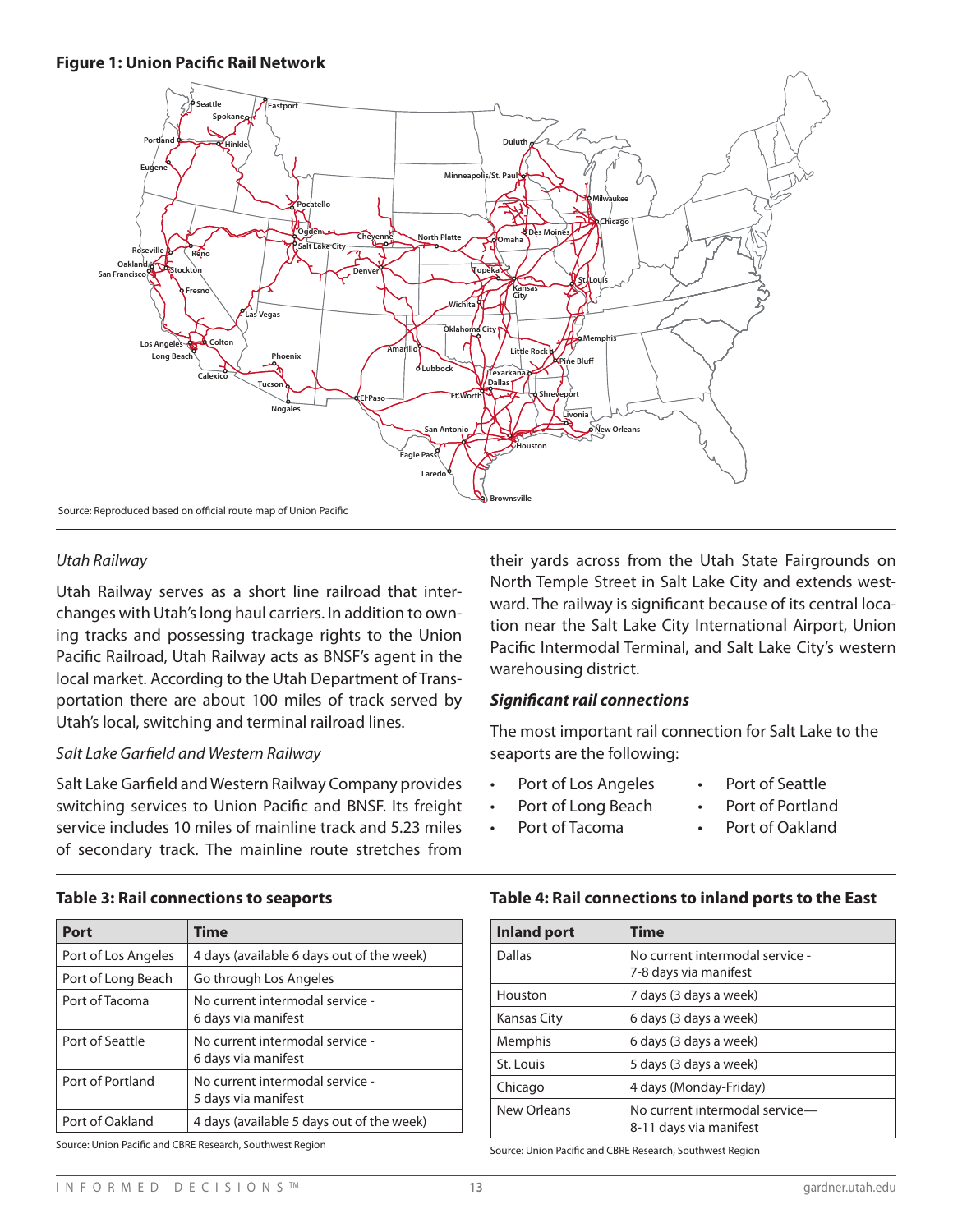In addition, there are rail connections to inland ports east of Utah, such as the Mississippi and Missouri River waterway ports, Oklahoma and Texas inland ports, and Great lakes ports.

As is the case with any mode of transportation, travel times are subject to change based on a variety of factors. Shipping by rail is no different and the transit times listed in Tables 3 and 4 are estimates and subject to change. The estimates are based on service levels today for intermodal and manifest shipping (manifest is a rail term used to describe product shipped using a variety of rail cars and do not use intermodal ramps). We include manifest shipping because several cities in the specified list do not have intermodal service connections with Salt Lake City at the present time. This is not to say that those cities do not have intermodal ramps, but rather there is not enough volume to justify an intermodal train for those specific lanes.

## Foreign Trade Zone Status and Privileges

Foreign Trade Zones (FTZs) are federally-designated secure locations in the country that are considered outside of the commerce of the United States. Merchandise admitted to a FTZ is treated as though it were located outside the country for customs duty purposes.

There are many benefits of locating within a FTZ:

- Firms can warehouse, assemble, manufacture, package, test, grade, clean, mix, process, and exhibit merchandise in the FTZ. Duties are paid only when goods are shipped from the FTZ to U.S. destinations.
- No Customs duty is assessed when re-exporting goods from the FTZ to foreign countries.
- Processing goods within the FTZ can eliminate or lower tariffs.
- FTZ users may submit one Customs Entry per week rather than submitting one Customs Entry per shipment. This can result in significant cost savings.
- FTZ users may also receive permission from Customs to move imported items directly from ports to the FTZ, thereby avoiding delays at congested ports.

Companies that import goods with a high duty rate; add value to goods via assembly, manufacturing, and packaging; and/or combine foreign and domestic goods all benefit from a FTZ.

Salt Lake City's Foreign Trade Zone was established in 1977 and was operational until 1996, when it was deactivated due to lack of use. In 2006, Salt Lake City partnered with the Rockefeller Group to reactivate the FTZ. The reactivation was approved in 2009, and in 2013 the FTZ was completed. A Memorandum to the Salt Lake City Council dated February 26, 2015 outlined the application for expansion of the FTZ through the creation of two "subzones", which fall outside the existing foreign trade zone. These subzones would be located at the sites of two company expansion sites in Salt Lake City: one at the Red Wing Shoes facility and one at the Oemeta facility. These discussions remain ongoing, and the business leaders interviewed for this assessment encouraged Salt Lake City to be strategic and careful about how they master plan the remaining space.

## Right-to-Work Laws

Utah is a right-to-work state. Utah Code Annotated 34-34- 2 reads:

*It is hereby declared to be the public policy of the state of Utah that the right of persons to work, whether in private employment or for the state, its counties, cities, school districts, or other political subdivisions, shall not be denied or abridged on account of membership or nonmembership in any labor union, labor organization or any other type of association; and further, that the right to live includes the right* 

*to work. The exercise of the right to work must be protected and maintained free from undue restraints and coercion. (Enacted 1955.)*

Right-to-work states protect workers from being required to join a union. According to Thomson Reuters, right-towork laws prohibit many activities and subject violators to a variety of potential penalties. Tables 5 and 6 present these prohibitions and penalties.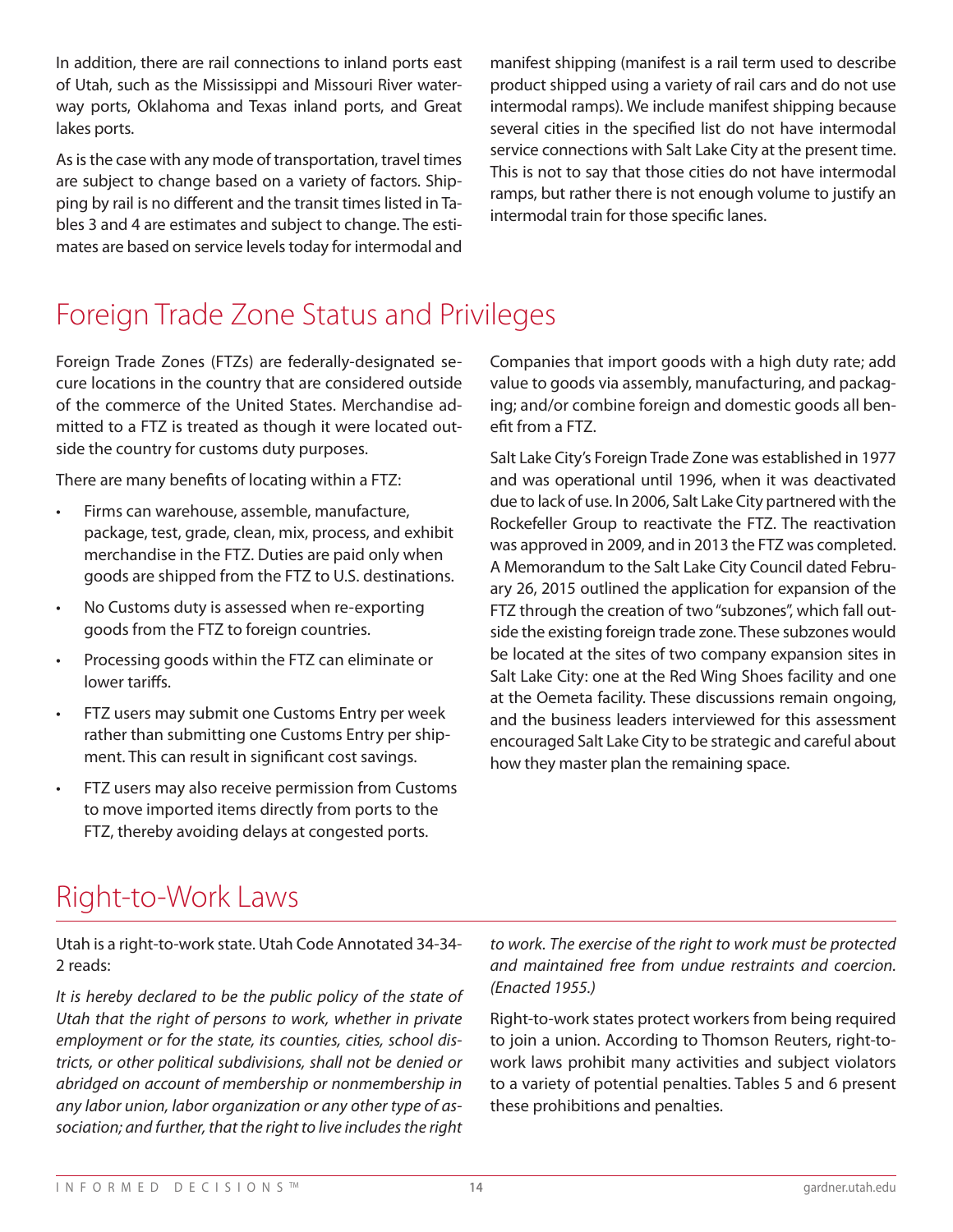#### **Utah's "right to work" law prohibits any of the following activities:**

Any agreement, understanding, or practice denying a person work based on membership in a labor organization.

Although unions can peacefully recruit members including for lockouts, boycotts, or work stoppages, any person, company, or union can't force others to violate these laws.

Compelling a person to join or not join a labor or other organization.

An employer can't require union membership or require not joining union, nor require paying union dues or fees as a condition of employment.

Source: FindLaw, Thomson Reuters. See http://statelaws.findlaw.com/utah-law/utah-rightto-work-laws.html

## Labor market conditions

Labor market conditions in the Salt Lake area and Utah are favorable to an inland port, but present some challenges. Mean hourly wages are competitive compared to other inland ports we examined, but the unemployment rate is lower suggesting a tighter labor market. Wages are notably lower than major California port cities. While wage rates are attractive to employers, the low unemployment rate creates a labor supply problem for many industries and wages in Utah are rising. Table 7 provides labor market conditions in selected port cities.

### *Inland port-related wage rates*

Inland ports generate jobs in the the manufacturing and transportation and warehousing industries. These include many jobs associated with inbound trade such as "last piece" manufacturing, warehousing and distribution, local trucking and freight, third-party logistic providers, freight forwarders, courier companies, and other opportunities.

### Wage rates for these jobs are generally higher than the state average wage and, in the case of rail and air transportation, competitive with wage rates in the high-paying information and finance and insurance sectors. Jobs in the truck transportation sector pay slightly lower than the state average wage.

Table 8 provides employment and wage data for selected inland port-related industries. For comparison purposes, data are also shown for the information and finance and insurance sectors.

Table 9 provides wage data for selected inland port-related occupations. Sectors related to inland port activities have, on average, higher monthly wages than the total average monthly wage for all industries, with only truck transportation averaging lower than \$3,877.

| <b>City</b>           | <b>Unemployment</b><br><b>Rate (May 2016)</b> | <b>Median Hourly</b><br><b>Wages</b> | <b>Mean Hourly</b><br><b>Wages</b> | <b>Annual Mean</b><br><b>Wage</b> | Avg. Job Growth*<br>(May 2016) |
|-----------------------|-----------------------------------------------|--------------------------------------|------------------------------------|-----------------------------------|--------------------------------|
| Denver                | 3.3%                                          | \$19.83                              | \$26.18                            | \$54,450                          | 3.1%                           |
| Greer, SC**           | 4.3%                                          | \$15.00                              | \$19.72                            | \$41,010                          | 2.3%                           |
| Kansas City           | 4.1%                                          | \$17.72                              | \$22.90                            | \$47,640                          | 1.3%                           |
| Los Angeles           | 4.3%                                          | \$18.54                              | \$25.90                            | \$53,870                          | 2.4%                           |
| Oakland               | 3.9%                                          | \$22.74                              | \$29.73                            | \$61,840                          | 2.3%                           |
| <b>Salt Lake City</b> | 3.6%                                          | \$17.45                              | \$22.88                            | \$47,590                          | 3.0%                           |
| Tacoma                | 6.1%                                          | \$19.04                              | \$23.23                            | \$48,320                          | 2.9%                           |

### **Table 7: Labor Market Conditions: Selected Port Cities**

\*Job growth is based off 12-month percent change in total nonfarm wage and salary employment. \*\* Greer, South Carolina figures are based on the Greenville-Mauldin-Easley metropolitan area. Source: U.S. Bureau of Labor Statistics

#### INFORMED DECISIONS TM **15** gardner.utah.edu

### **Table 6: Right-to-work law penalties**

#### **The possible penalties for violating the "right to work" laws are:**

An injunction preventing the continued violation of the law.

Damages or payment of financial losses for the denial of employment or continued employment in violation of this law.

Each day of violating this act is a separate misdemeanor and a misdemeanor can, at most, can be punished by a year in jail and a \$2,500 fine.

Source: FindLaw, Thomson Reuters. See http://statelaws.findlaw.com/utah-law/utah-rightto-work-laws.html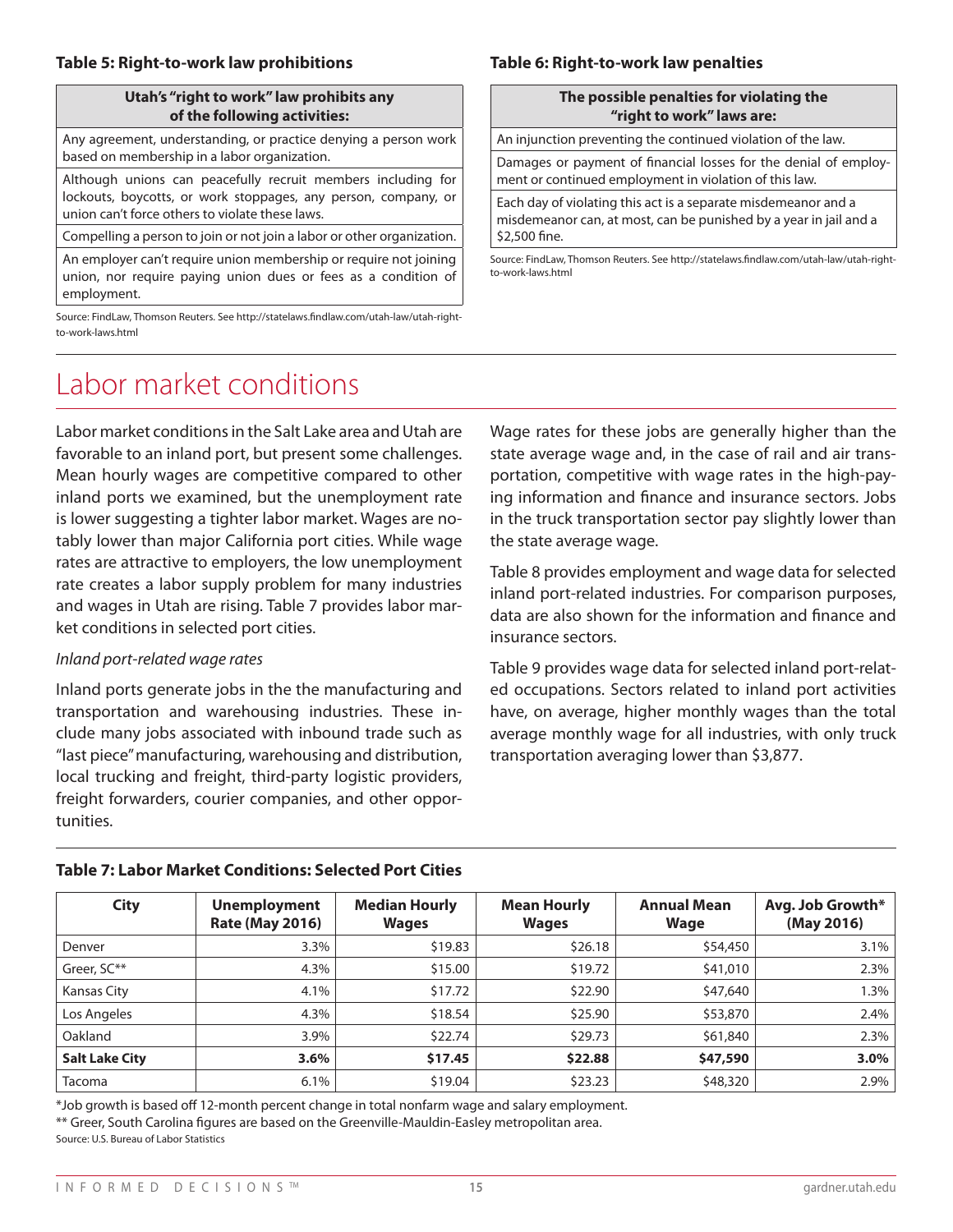#### **Table 8: Utah Average Monthly Wage by Sector**—**Fourth Quarter 2015**

| <b>Industry Sector</b>         | <b>NAICS</b><br><b>Sector</b> | Average<br><b>Employment</b> | Average<br><b>Monthly Wage</b> | Percent (%) of State<br><b>Average Monthly Wage</b> |
|--------------------------------|-------------------------------|------------------------------|--------------------------------|-----------------------------------------------------|
| All Industries                 |                               | 1,410,626                    | \$3,877                        | 100%                                                |
| Manufacturing                  | $31 - 33$                     | 124,870                      | \$4,867                        | 125.5%                                              |
| Transportation and Warehousing | 48                            | 65,078                       | \$3,989                        | 102.9%                                              |
| Air Transportation             | 481                           | 6,278                        | \$5,741                        | 148.1%                                              |
| <b>Rail Transportation</b>     | 482                           | 1,468                        | \$5,964                        | 153.8%                                              |
| Truck Transportation           | 484                           | 21,965                       | \$3,775                        | 97.4%                                               |
| Information                    | 51                            | 36,896                       | \$5,657                        | 146%                                                |
| Finance and Insurance          | 52                            | 62,473                       | \$6,262                        | 161.5%                                              |

Source: Utah Department of Workforce Services

### **Table 9: Utah Inland Port-Related Occupation Information**—**April 2015**

| <b>Occupation</b>                                            | <b>NAICS</b><br><b>Sector</b> | <b>Annual Utah Median</b><br><b>Per-Capita Income</b> | <b>Annual U.S. Median</b><br><b>Per-Capita Income</b> | Percent (%) of Utah<br><b>Median Per-Capita Income</b> |
|--------------------------------------------------------------|-------------------------------|-------------------------------------------------------|-------------------------------------------------------|--------------------------------------------------------|
| <b>All Occupations</b>                                       |                               | \$39,045                                              | \$47,669                                              | 100%                                                   |
| Aircraft Cargo Handling Supervisors                          | 531011                        | \$35,950                                              | \$47,760                                              | 92.1%                                                  |
| Cargo and Freight Agents                                     | 435011                        | \$35,540                                              | \$41,380                                              | 91%                                                    |
| Transportation, Storage, and<br><b>Distribution Managers</b> | 113071                        | \$82,630                                              | \$85,400                                              | 211.6%                                                 |
| Transportation Workers, All Other                            | 536099                        | \$52,220                                              | \$33,790                                              | 133.7%                                                 |
| Tank Car, Truck, and Ship Loaders                            | 537121                        |                                                       | \$41,180                                              |                                                        |
| Shipping, Receiving, and Traffic Clerks                      | 435071                        | \$27,650                                              | \$29,930                                              | 70.8%                                                  |
| Rail Transportation Workers, All Other                       | 534099                        |                                                       | \$59,480                                              |                                                        |
| <b>Mechanical Engineers</b>                                  | 172141                        | \$76,450                                              | \$83,060                                              | 195.8%                                                 |
| Maintenance and Repair Workers,<br>General                   | 499071                        | \$33,610                                              | \$36,170                                              | 86.1%                                                  |
| Locomotive Engineers                                         | 534011                        |                                                       | \$54,500                                              |                                                        |
| Light Truck or Delivery Services Drivers                     | 533033                        | \$26,960                                              | \$29,570                                              | 69%                                                    |
| Laborers and Freight, Stock, and<br>Material Movers, Hand    | 537062                        | \$24,720                                              | \$24,430                                              | 63.3%                                                  |
| Industrial Engineering Technicians                           | 173026                        | \$55,180                                              | \$53,370                                              | 141.3%                                                 |
| <b>Construction Laborers</b>                                 | 472061                        | \$28,810                                              | \$31,090                                              | 73.8%                                                  |

Source: Utah Department of Workforce Services; Bureau of Economic Analysis

## Required infrastructure improvements and off-site improvement costs

Development of an inland port would require significant infrastructure improvements both on- and off-site. 34 Development costs are variable and dependent upon a multitude of factors. In terms of construction, hard costs (materials and labor) would likely range from \$40 - \$80 per sq. ft., depending upon building systems, mechanical capabilities and other building characteristics. Soft costs such as legal, marketing, financing, and permits could add another 25 percent to 30 percent to a project's total cost. In addition, land costs would need to be included. It

is important to note that this is just an estimate for a "typical" large project (100,000 sq. ft. or more in size) and could vary greatly.

Although cost estimates are difficult to create without knowing and considering major variables, the process of evaluation from site to site is similar. Table 10 provides an outline of the general site due diligence guidelines used by CBRE's development arm (Trammell Crow Company). These can be used to evaluate project costs.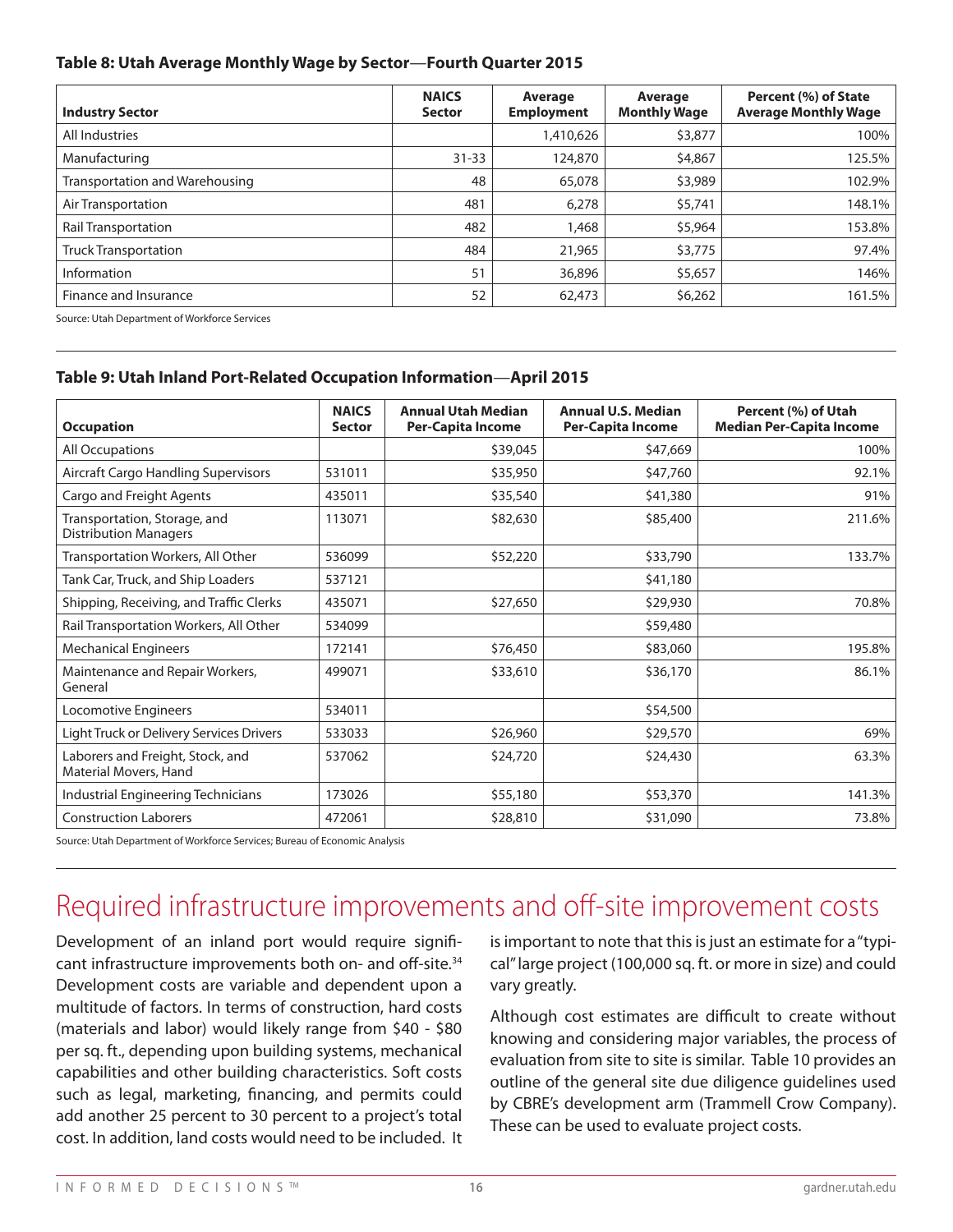#### **Table 10: General Site Due Diligence Guidelines**

#### **DUE DILIGENCE FINDINGS**

#### **Environmental**

Profile of historical and existing conditions of the site through an initial Phase 1 Environmental Site Assessment. Findings will determine if there are any environmental concerns that require further testing.

#### **Geophysical**

Profile of soils conditions used to determine structural requirements of vertical buildings and drainage capabilities of overall site.

#### **Archaeology**

Profile of archaeological significance (if any) of the site.

#### **Survey**

Formal ALTA survey reflecting property boundaries as well as existing site and title conditions affecting the property.

#### **Title**

Issuance of preliminary title report that establishes legal description and denotes all matters of record affecting the site.

#### **Physical Inspection**

Review of existing site conditions to determine any potential impacts to the site not otherwise included in any of the above reports.

**ENTITLEMENTS**

(Yes/No responses to questions)

#### **Zoning**

Comments: Formal verification of zoning for the site for adequacy of intended use. Review of General Plan, zoning ordinance and/or any specific zoning overlays for site.

#### **Roll-back taxes**

Comments: Are there any tax assessments impacting the property (other than normal property taxes)?

#### **Covenants/codes & restrictions**

Comments: Is the property governed by a set of CC&Rs? Do the guidelines of the CC&Rs allow the intended use and/or impose undue restrictions on the intended use?

#### **Association/Subdivision**

Comments: Is the site within an active association or subdivision?

#### **Permits**

Comments: Are existing permits available for the site?

#### **Wetlands**

Comments: Is the site impacted by wetlands?

#### **Endangered species**

Comments: Is the site impacted by any endangered species?

#### **Traffic studies**

Comments: Will a traffic study be required for the intended use? Are there any existing traffic studies for the site or the surrounding area that could impact the intended use of the site?

#### **Other local, ex. EIR in CA**

Comments: Determine any other impacts to the site (e.g., if the site is within a flight path of a nearby airport, FAA clearance may be needed prior to vertical construction).

#### **SITE READINESS**

Utilities to site: (Yes/No responses to questions)

#### **Storm sewer**

Comments: Does storm sewer currently exist to the site or will it need to be provided with development of the site? Determine sizes and capacities of existing and verify with governing municipality the right to use existing infrastructure.

#### **Sanitary sewer**

Comments: Does it exist or does it need to be built? If connecting to existing, verify capacities and verify invert locations at points where the site will connect to determine if the existing sewer is deep enough to accommodate lines coming from the site. If bringing to the site, determine connection point, distance of pipe run, pipe sizing, etc.

## **Water**

Comments: Same as above.

#### **Gas**

Comments: Same as above.

#### **Electric**

Comments: Same as above.

#### **Phone**

Comments: Same as above.

#### **Wetlands**

Comments: If site is impacted by wetlands, determine remediation plan.

#### **Roads**

Comments: Do roads exist to/around the site? Will additional right of way be required? Research governing jurisdiction for roadways (municipality, county, state, etc.). Determine classification/profile of any roads that will need to be improved and process for obtaining approvals/permits to construct.

#### **Curb cuts/traffic lights**

Comments: Any existing at or near the site? What will be required as a product of the intended use?

#### **Offsite requirements**

Comments: Examples include improvements to nearby intersections relative to the traffic generated from the intended use, or construction of regional drainage facilities.

#### **Soil/geophysical**

Comments: Geotechnical report will provide a profile of existing conditions and make recommendations for structural engineering based upon design plan for the site.

#### **Site balance/topography**

Comments: Topographic survey (typically done in conjunction with an ALTA survey) will provide measurements of the slope of the site. Civil engineers use this information in conjunction with the geotechnical report to determine ability to balance soils on the site based on the design plan for the intended use. A balanced site does not need to import or export soils, which can be costly.

#### **Rainwater retention/drainage**

Comments: Civil will determine retention requirements based on design plan for intended use. Surface retention is the most desired outcome; however, land coverage (FAR-floor area ratio) is sacrificed with surface retention.

#### **Developer Extractions**

Comments: Determine if the site is subject to any non-project specific extractions, such as the construction of public multi-use trails.

#### **Easements**

Comments: Determine if any easements shown on the ALTA survey have an adverse impact on the intended use of the site.

#### **Environmental**

Comments: Results of the Phase 1 EAS will dictate if the site requires any remediation from previous environmental conditions.

Source: CBRE Research, Southwest region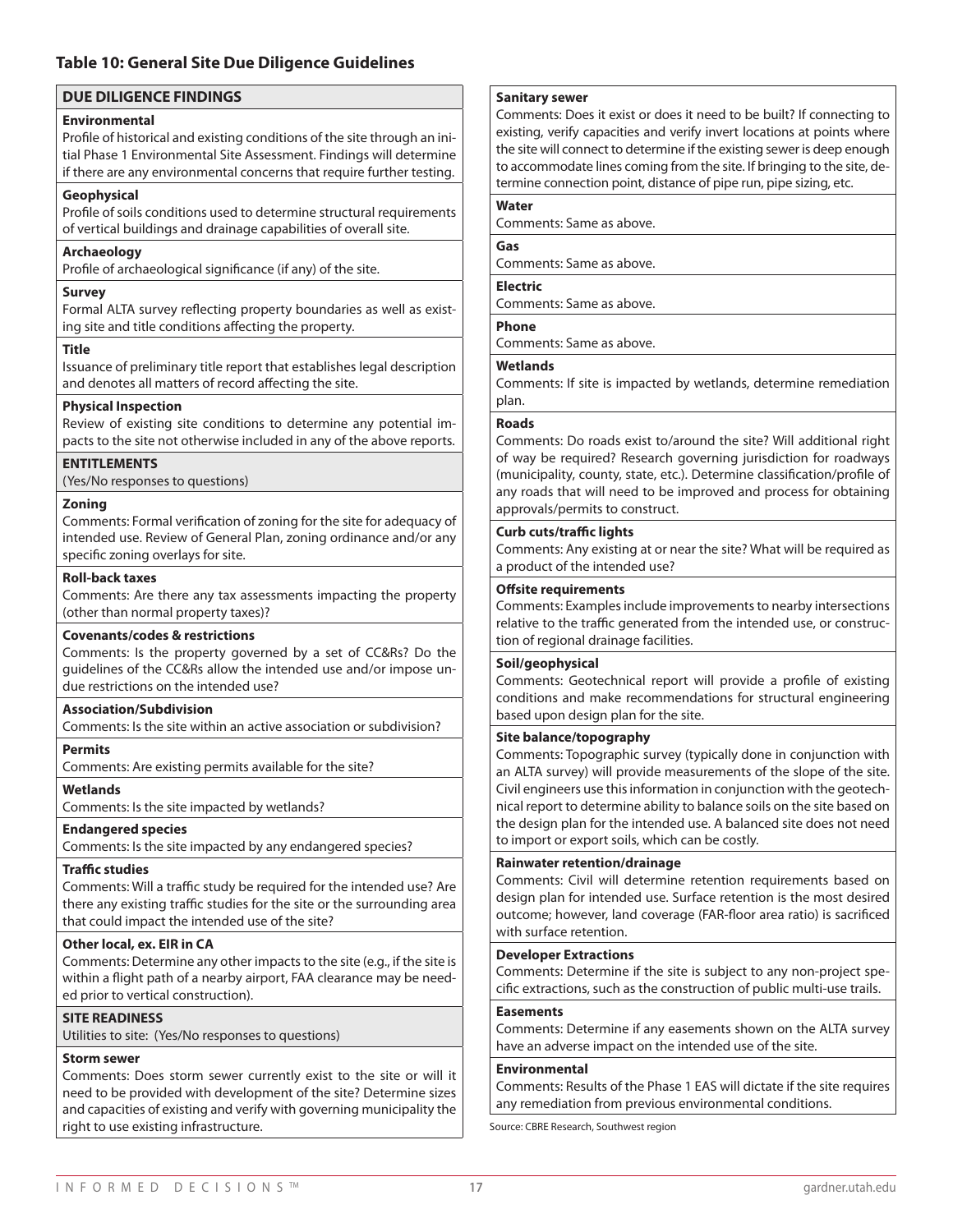## Next steps

This assessment has laid the groundwork for additional steps that decision makers may want to consider to comprehensively explore the economic and financial feasibility of developing an inland port in the greater Salt Lake area. We present the following ideas for consideration:

- **Exploratory team**—Form an exploratory economic development team whose purpose is to guide potential next steps in evaluating the development of an inland port. This would be a collective effort designed to bring people together to address opportunities and challenges. The team would participate in site visits, meet with critical partners, consult with the Utah Legislature, and work with business and community leaders to commission additional research. Suggested representation includes the following:
	- a. Governor's Office of Economic Development
	- b. World Trade Center Utah
	- c. Legislators
	- d. Salt Lake County
	- e. Salt Lake City
	- f. Salt Lake Chamber
	- g. Freight forwarder
	- h. Orient Overseas Container Line
	- i. Union Pacific
	- j. Trucking company
	- k. Commercial real estate broker(s)
	- l. Flex and industrial developers
	- m. Import/customs broker
- 2. **Domestic trade missions and entity visits**—Visit ports of interest to learn more about relevant issues. While there are many potential areas to visit, we suggest the inland port in Greer, South Carolina and the Port of Long Beach as two ports of interest—Long Beach for its proximity and size and Greer for its size and recent development.

The inland port exploratory team may also want to visit with senior executives from Union Pacific, BNSF Railway, Delta Airlines, and the Salt Lake City International Airport to explore mutually beneficial steps toward the development of an inland port in Salt Lake County.

- **Northwest Quadrant and Utah State Prison Relocation**—Engage with Salt Lake City on the Redevelopment Agency of Salt Lake's formation of a project area plan, with a particular emphasis on how the creation of a tax increment collection area could serve the interests of creating an inland port. Issues that could be addressed include establishing realistic projections for buildout, determining infrastructure requirements, identifying and addressing environmental impediments to development, and defining appropriate uses of tax increment financing. Similarly, the plans for development of the new prison site in Salt Lake City can be optimized to complement inland port development. Consider active engagement with the Utah Legislature and Salt Lake City on the Utah State Prison development.
- **Site assessment and due diligence**—Commission a study to identify or narrow down options for a potential site for an inland port. General site due diligence would include an evaluation of environmental, geophysical, archaeological, property boundary survey lines, title and other issues. The site assessment should also evaluate entitlements (zoning, permitting, traffic studies, roll-back taxes, etc.) and site readiness (such as utilities, easements, and soils). The goal would be to narrow site locations down so that a formal feasibility study—complete with on- and off-site improvement costs—could be conducted.
- **Feasibility study**—Commission a comprehensive feasibility study once a site(s) is selected. Since development of an inland port would serve a statewide economic interest and impact multiple jurisdictions, the Utah Legislature would likely be the right entity to oversee a feasibility study. The feasibility study would ideally include an evaluation of the technical, economic, legal, and financial feasibility of developing an inland port. It would be helpful for the study to include a full economic and fiscal impact analysis that allows decision makers to evaluate the return on investment. This study could be funded privately, publicly or jointly.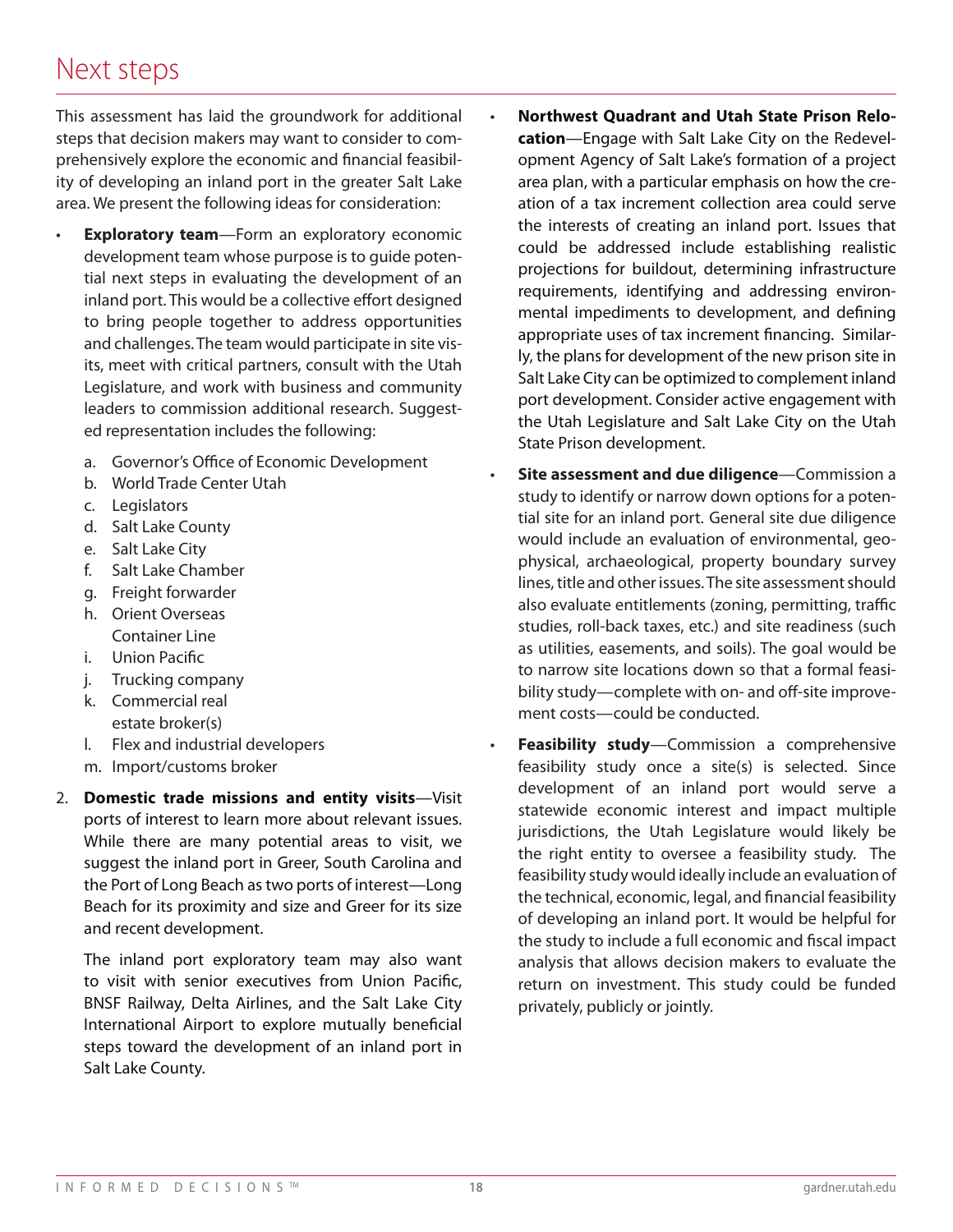## References

- 1. See "Rail Intermodal Keeps America Moving," Association of American Railroads, May 2016.
- 2. See analysis of labor market conditions on pages 15 and 16.
- 3. *Ibid.*
- 4. Sherman, R. (2002). Seaport Governance in the United States and Canada.
- 5. See the following sources: http://www.cincinnatiport.org/publicfinance/incentives/; http://www.portofchehalis.com/index.php/ incentives; http://www.georgia.org/competitive-advantages/taxcredits/port-tax-credit-bonus/; http://www.portofvirginia.com/ tools/tax-and-grant-incentives/; http://sfport.com/tax-incentives
- 6. "Special Trucking Report: Collaboration is the game," John D. Schulz, Logistics Management, August 2, 2014
- 7. "Bigger ships: Panama celebrates opening its expanded canal," Rick Jervis, USA Today, June 27, 2016.
- 8. Interview with Paul Devine, Orient Overseas Container Line.
- 9. The bill (S.B. 25) defined a port authority as "a commission established with authority to designate a port district and to plan, finance, develop, operate or regulate transportation, distribution or other facilities, including manufacturing or assembling all types of personal property, which promote and protect commerce."
- 10. See "The Identification and Classification of Inland Ports," Leitner, S. and R.H. Harrison, Center for Transportation Research, The University of Texas at Austin. Research Report 0- 4083-1, Texas Department of Transportation, August 2001.
- 11. See Jones Lang LaSalle. "The emergence of the inland port," Spring 2011.
- 12. Information provided by Utah Department of Transportation.
- 13. See "Rail Intermodal Keeps America Moving," Association of American Railroads, May 2016.
- 14. Labor market data provided by the U.S. Bureau of Labor Statistics and sources are shared in the companion research brief: Salt Lake Inland Port Research Brief, August 2016, Kem C. Gardner Policy Institute.
- 15. "Bigger ships: Panama celebrates opening its expanded canal," Rick Jervis, USA Today, June 27, 2016.
- 16. Interview with Paul Devine, Orient Overseas Container Line.
- 17. Fawcett, James A. (2007). "Port Governance and Privatization in the United States: Public Ownership and Private Operation" in Devolution, Port Governance and Port Performance Research in Transportation Economics, Volume 17, 207–235.
- 18. Rodrigue, J.P., Debrie, J., Fremont, A., Gouvernal, E. (2010). "Functions and Actors of Inland Ports: European and North American Dynamics."
- 19. Brooks M. R., Pallis A. A. (2008). "Assessing port governance models: process and performance components" in Maritime Policy Management, vol. 35, no. 4, pp. 411-432.
- 20. Sherman, R. (2002). Seaport Governance in the United States and Canada.
- 21. Cypher, T., Grinnell, C., & California. (2007). Governments working together: A citizen's guide to joint powers agreements. Sacramento, CA: California State Legislature, Senate Local Government Committee.
- 22. Sherman, R. (2002).
- 23. See Port of Pasco at http://www.portofpasco.org/inside-theport/what-is-a-port.
- 24. *Ibid.*
- 25. See the helpful description of port authorities in this wiki: https://en.wikipedia.org/wiki/Port\_authority.
- 26. See https://en.wikipedia.org/wiki/Port\_Authority\_of\_New\_York\_ and\_New\_Jersey.
- 27. See http://www.portofanc.com/about-us/municipal-enterprise/.
- 28. See http://sfport.com/about.
- 29. Brooks M. R., Pallis A. A. (2008). "Assessing port governance models: process and performance components" in Maritime Policy Management, vol. 35, no. 4, pp. 411-432.
- 30. See the following sources: http://www.cincinnatiport.org/publicfinance/incentives/; http://www.portofchehalis.com/index.php/ incentives; http://www.georgia.org/competitive-advantages/taxcredits/port-tax-credit-bonus/; http://www.portofvirginia.com/ tools/tax-and-grant-incentives/; http://sfport.com/tax-incentives.
- 31. Information provided by Darin Mellott, Director, Research and Analysis, CBRE, Southwest Region.
- 32. See *Utah State Rail Plan*, April 2015, Utah Department of Transportation.
- 33. *Ibid.*
- 34. These costs and the due diligence guidelines provided by CBRE Research/Trammell Crow Company.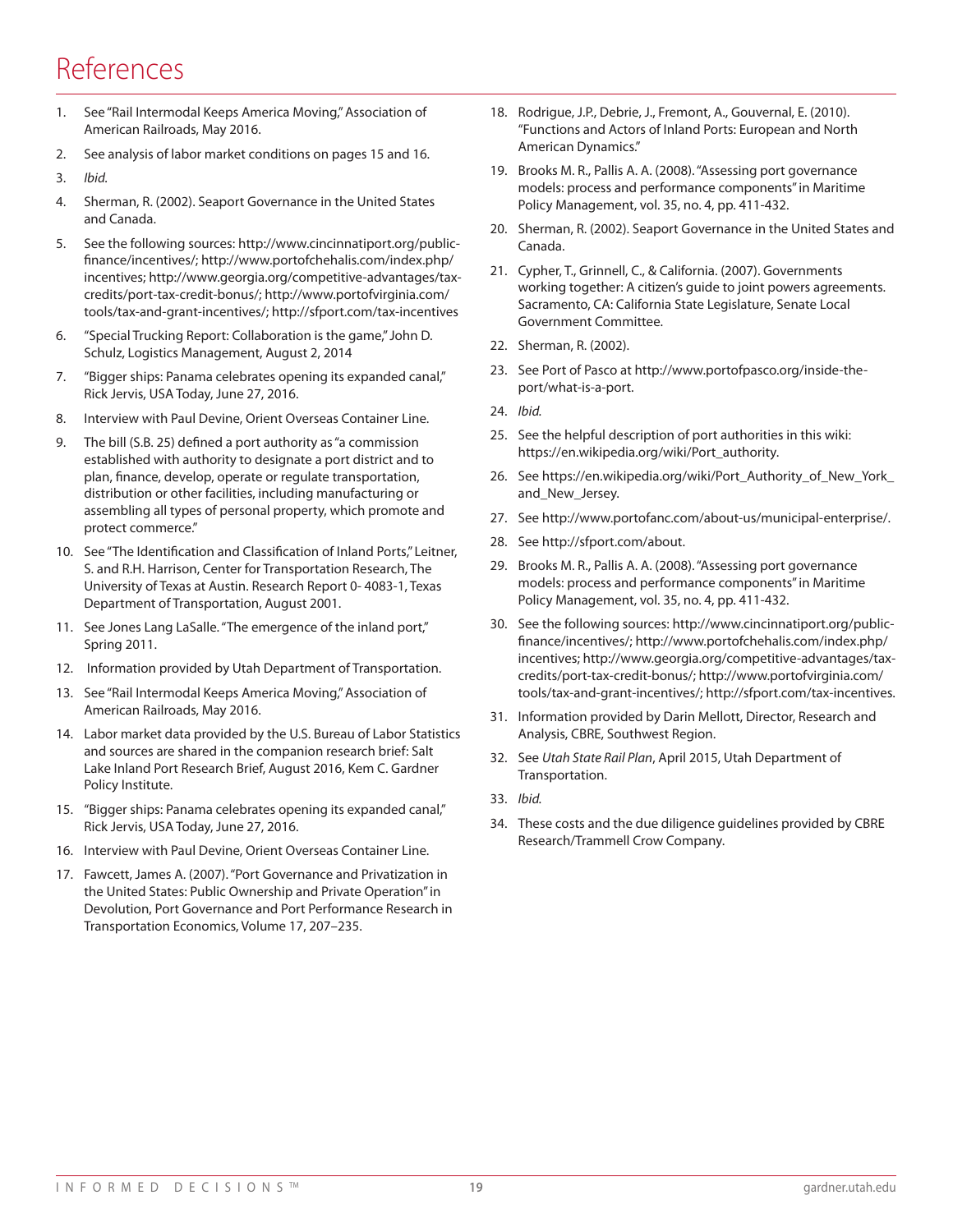### *Bureau of Economic and Business Research Study, 1974.*

In their 1974 *Utah Economic and Business Review* article, "Overland/OCP Transit Privileges for Utah," the University of Utah's Bureau of Economic and Business Research (BEBR) assessed the history, concept, function, and ramifications of Overland and Overland Common Point (OCP) tariffs (aka "freight weights"). \* In essence, U.S. West Coast steamship companies in conjunction with western railroads implemented Overland/OCP tariffs on freight arriving in the U.S. *via* Pacific Coast ports as a way to compete with Gulf Coast and East Coast ports. For this reason, tariffs charged to importers on freight traveling to "Overland/OCP Territory," which includes North Dakota, South Dakota, Nebraska, Colorado, New Mexico, and all states eastward, are lower than tariffs on freight traveling to "Local Territory," which includes Utah.

Because Overland/OCP tariffs could affect Utah's feasibility as an inland port, BEBR discussed the importance of "transit privileges." Transit privileges, or "the permission granted a shipper by a carrier to stop a shipment somewhere between point of origin and destination," were granted by steamship and rail companies on Overland exports; however, transit privileges had not been extended to OCP imports at the time of BEBR's 1974 study. As a result, BEBR stressed the importance of acquiring transit privilege on imports in order for Utah to become a "viable inland port transit station." While the study raised the question of whether there was a sufficient flow of export and import shipments to justify Utah as an inland port, it indicated that Utah met seven "critical elements" for a feasible and successful inland port: storage cost and space; labor and management costs/productivity; inventory taxes; customs facilities; centralized location; accounting system; and sufficient rail, highway, and air services.

### *Salt Lake County Inland Port Authority Feasibility Study, 1990.*

In January 1990, Leeper, Cambridge & Campbell, Inc., (LCC Inc.) submitted a study to the Salt Lake County Division of Job Training and Development regarding the feasibility of establishing an Inland Port Authority in Utah. In their study, LLC Inc. referred to 1974 State Legislation that granted the "authority of state or political subdivisions to establish port authority."

Prior to LLC Inc's study, Salt Lake County officials suggested that an Inland Port Authority could bring millions of dollars to the regional economy and create hundreds of jobs within the Intermountain West. At the time of the Port Authority feasibility study, Salt Lake County had no centralized entity responsible for freight transport, its current transportation infrastructure was expansive, and its trade and transportation potential was not being fully realized. In fact, the study argued that Utah lagged behind in business climate ratings, describing its more than 80 industrial parks, and its Foreign Trade Zone facilities as "under-utilized." In addition, the study also pointed out that 14 local freight forwarders were limited by both small volumes of local cargo and distances to major western markets and that there was little cooperation within the region between coast and inland relations.

In their study, LLC Inc pointed out that intermodal fareast traffic experienced dramatic growth in the 1980s. At the time of this dramatic growth, 70 percent of freight markets were international and were mostly trans-Pacific. Due to this trans-Pacific growth, businesses needed assistance with exporting activities, especially market research and transportation. However, the study noted that no current economic development strategies included freight transportation.

In response to their litany of findings, LLC Inc recommended the establishment of an Inland Port Authority in three phases. The first phase, which would take place over the first six months of 1990, was to implement a Port Authority within the County government structure. Once implemented within the government system, the next 18 months would see the establishment of a quasi-independent Port Authority. During this second phase of implementation, a private, non-profit organization would be selected to assume responsibility for the Port Authority and activities and services currently offered through the County would be shifted to the Port Authority. The third and final phase, which would take a maximum of three years, would transition to a self-supporting quasi-independent Port Authority. The Port Authority and County would establish fee structures and hourly rate schedules for services and facilities offered and would implement an evaluation procedure for the Port Authority.

The task force hoped the establishment of a Port Authority would generate jobs within the region, enhance the status-

<sup>\*</sup> Overland refers to exports and OCP refers to imports.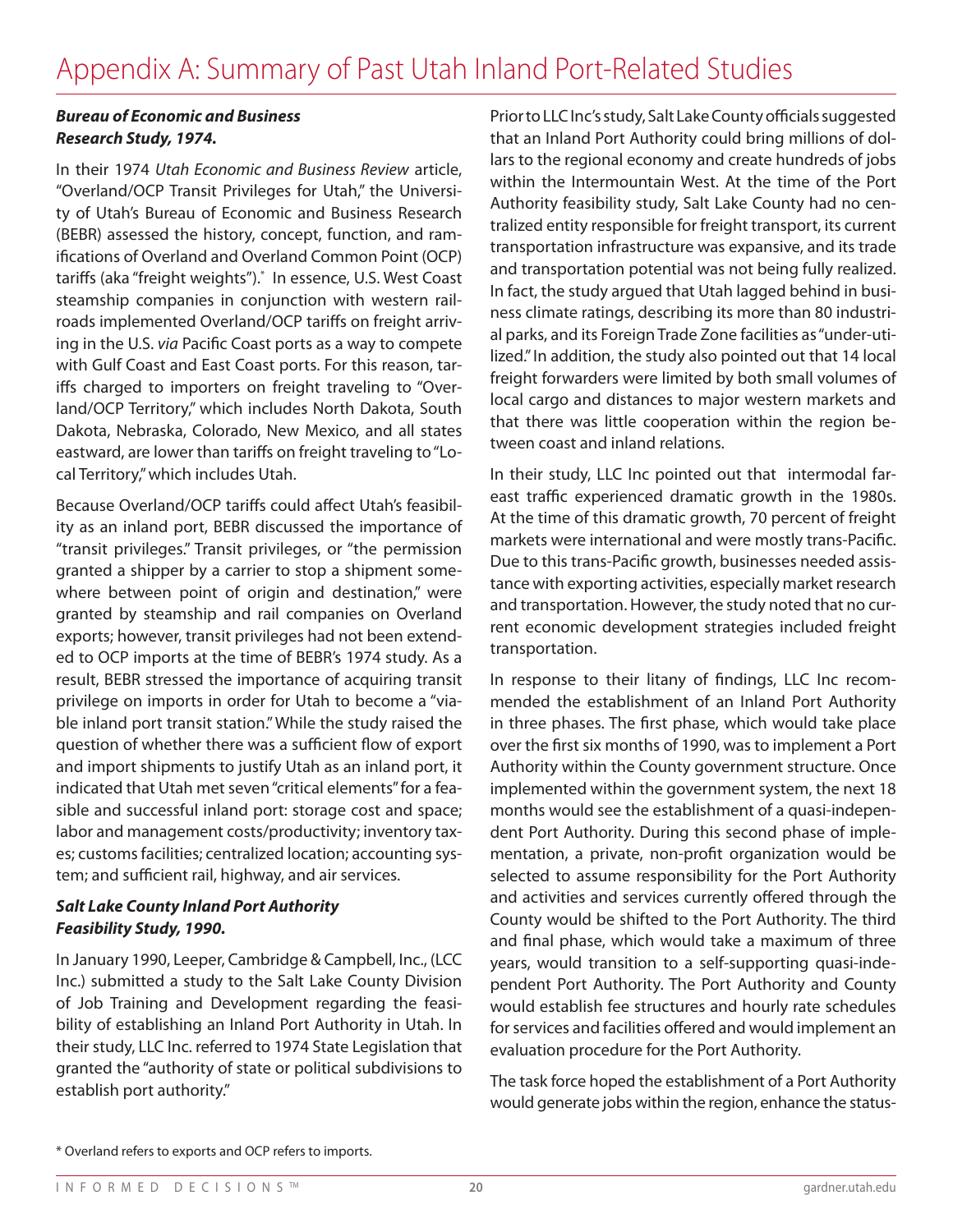es for ports of entry and Foreign Trade Zones, and improve service and competition among transportation providers.

Furthermore, much like the Zion Central Board of Trade of the early settlers, the Inland Port Authority would serve the role of facilitator. In other words, it would facilitate the development of transportation of goods, support economic development efforts, promote increased trade in the region, and coordinate trade-related opportunities to export Utah products internationally. In essence, the Inland Port Authority would promote transportation services and help connect local businesses to potential foreign markets for exporting.

## Appendix B: History of Inland Port Policy Discussion in Utah

### **(**Prepared by Salt Lake County)

### *Enabling legislation*

Senate Bill 25 was introduced by E. LaMar Buckner and Karl G. Swan on January 22, 1974. Through S.B. 25, Buckner and Swan hoped to authorize the establishment of port authorities throughout the state. The bill granted the State or any political entity or combination of entities the authority to establish port authorities within or outside (or a combination of both) municipal boundaries and extending police power to the port authority. The bill also authorized port authorities to be established, constructed, operated, and maintained using public funds. The bill passed unanimously in both the Senate and the House.

According to the bill, a port authority is defined as "a commission established with authority to designate a port district and to plan, finance, develop, operate or regulate transportation, distribution or other facilities, including manufacturing or assembling all types of personal property, which promote and protect commerce."

### *Salt Lake County Inland Port and Foreign Trade Zone*

Despite the passage of legislation authorizing the establishment of port authorities in 1974, little else was done to create an Inland Port Authority or a Port District in Salt Lake County until 1987 when the County created an Inland Port Task Force. The task force was created to identify weaknesses in trade and transportation and to propose means for overcoming those weaknesses. The task force was granted \$30-\$50,000 to perform the feasibility study in 1989.

According to a *Deseret News* article dated May 19, 1990, a Port Authority was established, but lacked the funds to be fully functional. In December of the same year, State and Salt Lake County economic development officials petitioned the Legislature for \$150,000 to establish the Inland Port Authority. While Salt Lake County headed up the charge and would establish the Port Authority within County limits, the benefits, according to the feasibility study, would extend beyond Salt Lake County, having a positive impact on the state as a whole. To help persuade the legislature, Salt Lake County committed \$300,000 to the Port Authority. But in October of 1991, a panel of 19 members failed to agree on whether a statewide Inland Port Authority would be beneficial to the State's economy. Some thought that Port Authorities are more beneficial at the local level, as opposed to a state level. One point of agreement, however, was that the issue deserved further investigation.

Despite the lack of an Inland Port Authority in the State or the County, in 1992, Salt Lake County's Export Assistance Program was named the best in the nation. Salt Lake City's Foreign Trade Zone #30 was established in 1977 and was operational until its deactivation in 1996 due to lack of use. In 2006, Salt Lake City partnered with the Rockefeller Group to reactivate the Foreign Trade Zone. In a memorandum to the Salt Lake City Council, dated January 11, 2008, the Redevelopment Agency of Salt Lake City suggested a desire to reactivate the Foreign Trade Zone and outlined the benefits. The Foreign Trade Zone reactivation was approved in 2009, and in 2013 the Foreign Trade Zone was completed.

Another Memorandum to the Salt Lake City Council, dated February 26, 2015, outlined the application for expansion of the Foreign Trade Zone through the creation of two "subzones," both of which fall outside the existing foreign trade zone. These subzones would be located at two company expansion sites in Salt Lake City: one at the Red Wing Shoes facility located at 1841 S 5070 W and one at the Oemeta facility located at 2339 S Decker Lake Blvd. Salt Lake County's Export Assistance Program, coupled with a 55-acre Foreign Trade Zone (No. 30) adjacent to the Union Pacific intermodal terminal with access to Salt Lake International Airport and international highways, continue to help local businesses and manufacturers export goods and materials to and from Salt Lake City.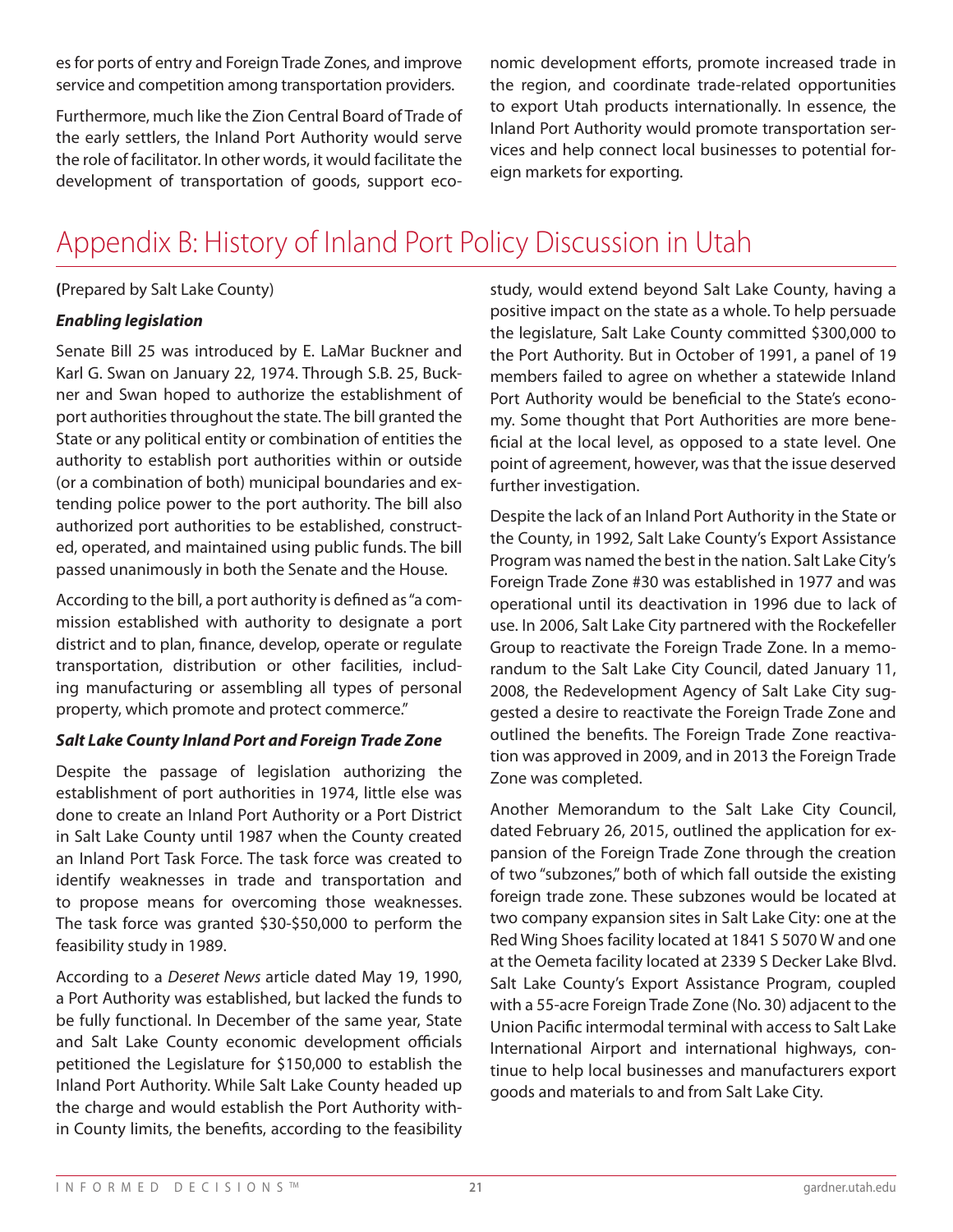## Appendix C: Salt Lake County Global Cities Initiative and Regional Export Plan

### (Prepared by Salt Lake County)

In 2014 Salt Lake County applied to take part in the Global Cities Initiative established by the Brookings Institute. The Global Cities Initiative is a five-year project with a goal of helping U.S. cities engage more fully in global markets. According to the 2014 application, Salt Lake County had no current export plan despite accounting for 70% of Utah's total exports. Furthermore, according to the application, Salt Lake County stakeholders underestimate the impact of exports due to an incomplete understanding of the subject.

The application further explained that in 2013, Salt Lake County exported \$11.85 billion in goods and materials to over 40 countries, but half of those exports came from a single industry.

Understanding the need to diversify its exports, Salt Lake County desired to proactively approach the challenges it faced through joining the Global Cities Initiative. The application was accepted and in 2015, Salt Lake County joined the Global Cities Initiative.

As part of the Initiative, Salt Lake County developed a Regional Export Plan in 2016, which outlined the current state of exporting in the County as well as goals and steps to accomplish those goals. According to the Plan, most Salt Lake County companies are content with domestic markets, export support services were not fully understood, and 60% of businesses that responded to inquiries were not currently exporting goods or materials.

This lack of involvement in export is in part due to a lack of understanding and a suite of challenges that companies—especially small companies—face. These challenges range from navigating foreign government regulations, to developing global sales contracts. All of this is heightened by a general lack of expert knowledge. Furthermore, respondents requested services such as training workshops, mentorship programs, networking opportunities, and individual export coaching.

In order to overcome the challenges, provide these services, and diversify exports, Salt Lake County proposed 5 core strategies, which they would accomplish through the Global Cities Initiative and in partnership with the World Trade Center Utah, one of which included the establishment of an Inland Port Authority. While the establishment of an Inland Port Authority is only a piece of the larger picture, it is a vital piece that will help enhance the region's transport infrastructure and provide services that will empower local businesses to engage more completely with global markets.

The Regional Export Plan set forth by the County in April 2016 is currently underway. As a follow-up to the Plan, the county has also submitted a Foreign Direct Investment application (May 2016), which will proactively facilitate job creation and enhance the quality of life for Salt Lake County residents. Salt Lake County acknowledges the essential link between Foreign Direct Investments and exports, and understands the role that an inland port will play in helping accomplish its economic development goals.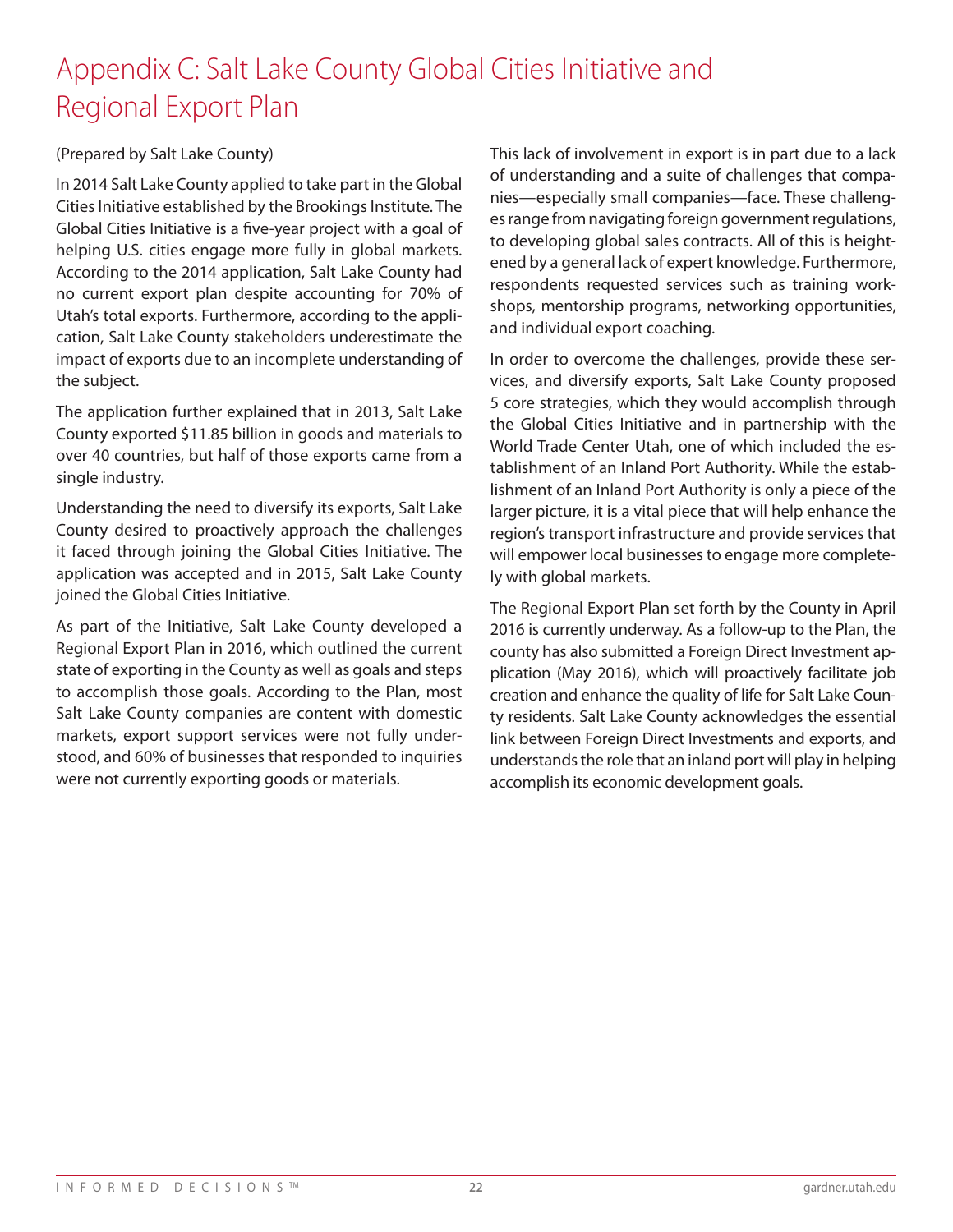## Appendix D: Summary of selected inland ports

The Gardner Policy Institute reviewed the characteristics of several inland ports to see what could be learned for the Salt Lake context. A summary of each of these ports is included here.

### **SAVANNAH, GEORGIA**—*Port of Savannah*

According to the Georgia Port Authority website, its Garden City Terminal claims to be the largest single container terminal in North America and is 100 miles closer to Atlanta than any other port. The Port of Savannah's economic impact is \$67 billion and it supports 352,000 jobs and generates \$18.5 billion in personal income annually. *(http://www.gaports.com/Media/Publications/GatewayTo-TheWorld/SavannahHarborExpansionProject.aspx)*

### **Opened:** 1953

- **Cost:** The Georgia Port Authority is currently overseeing the Savannah Harbor Expansion Project (SHEP), which includes deepening of the channels to support larger vessels. Georgia has approved \$266 million in bonds to cover the state's projected share of construction.
- **Size:** 1,200 acre container yard ; Over 4 million ft<sup>2</sup> of warehouse space; 9,700 ft. contiguous deepwater berth space.
- **Throughput/capacity:** 3.7 million in TEUs in 2015.
- **Major Highways**: I-16 (east/west) and I-95 (north/south)
- **Rail Connection**: Norfolk Southern & CSX, On Terminal
- **Airport:** Savannah/Hilton Head International Airport
- **Closest Seaport**: 18 miles from the Atlantic Ocean
- **Incentives:** For over 50 years, the Georgia Ports Authority (GPA) has been a prime catalyst in attracting business to the state, developing ways to give business every advantage possible. Georgia's "Business Expansion Support" Act, or BEST, is a major force in expanding business in Georgia. BEST provides attractive, state-supported incentives to create jobs and help businesses realize high returns on investment.

### **BROWNSVILLE, TEXAS**—*Port of Brownsville*

A major center for intermodal transportation and industrial development, the Port of Brownsville is the only deep water seaport located directly on the U.S./Mexico border. According to a report by Martin & Associates, in 2012, Port activity added \$926.7 million to the regional economy, and more than \$2 billion to the state's economy. More than \$134 million in state and local sales tax also is generated through port business. The Port of Brownsville also is responsible for the creation of 11,230 direct and indirect jobs at the regional level, and 21,590 jobs statewide. *http://www.portofbrownsville.com/facts/*

### **Opened:** 1936

- **Cost:** There are currently several proposals to construct LNG (liquified natural gas) export terminals at the Port of Brownsville by companies including Texas LNG Brownsville LLC, NextDecade LLC, and Annova LNG LLC.
- **Size:** 40,000 acres; 635,000 sq. ft. covered storage; 3+ million sq. ft. open storage; 13 cargo docks; 5 liquid cargo dock
- **Throughput/capacity:** 10.1 million tons of cargo in 2015.
- **Major Highways:** I-69E north to I-37 (north/south), which connects to San Antonio. There are three major interstates feeding San Antonio, including I-37 and I-35 (north/south), and I-10 (east/west).
- **Airport:** South Padre Island International Airport
- **Rail Connection:** Browns & Rio Grande (BRG) terminal switching railroad (short line rail owned by Omni-TRAX); connects to Class 1 railroads, including Union Pacific and Burlington Northern Santa Fe
- **Closest Seaport:** 17 mile ship channel from the Gulf of Mexico to Port of Brownsville
- **Incentives:** The city of Brownsville offers tax incentives and funding to businesses that help support the city's economic development. http://planning.cob.us/programs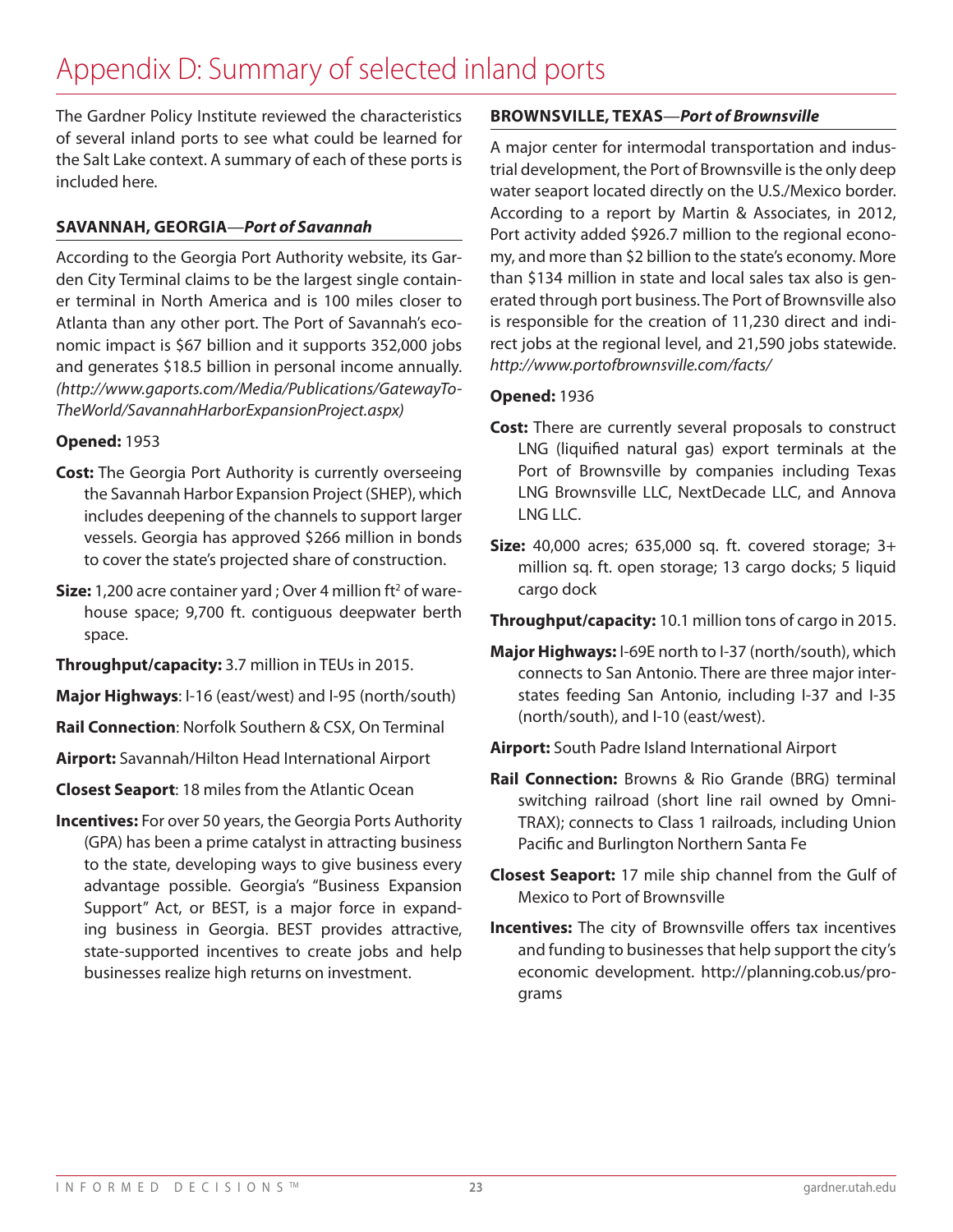### **GREER, SOUTH CAROLINA**— *Inland Port Greer***:**

*According to a report by University of South Carolina, Inland Port Greer has had a \$53 billion annual impact. Its operations supported nearly 95,000 jobs and \$5.2 billion in labor income, mostly in the upstate area.*

#### **Opened:** October 2013

- **Cost:** \$50 million invested by South Carolina State Ports Authority
- **Size:** 37.5 acres, but looking at expanding on an additional 25 acres.
- **Throughput/capacity:** 40,000 containers initially, expandable to 100,000 containers annually at full buildout. In 2015, Inland Port Greer handled 58,000 containers.
- **Rail Connection:** Exclusively provided by Norfolk Southern
- **Closest Seaport:** Connected to the Port of Charleston, South Carolina
- **Incentives:** The state of South Carolina and South Carolina State Ports Authority is investing \$2 billion in South Carolina ports and port-related infrastructure over ten years, with \$50 million invested directly in Inland Port Greer. There is also a foreign trade zone (FTZ) in Greer.

### **DALLAS, TEXAS**—*International Inland Port of Dallas (IIPOD)***:**

- **Opened:** The IIPOD initiative was jumpstarted with the opening of Union Pacific's Dallas Intermodal Terminal in 2005.
- **Size:** The active project's impact area encompasses more than 7,000 acres and six municipalities, including Dallas County. 12 million plus sq ft of warehouse space has been built or is currently under construction.
- **Throughput:** The IIPOD area handled 480 million short tons of cargo in 2007, according to a 2008 TransSystems study.
- **Rail connection:** The project takes advantage of the region's superior transportation infrastructure, which includes five interstate highways and two Class I railroads (Union Pacific and Burlington Northern Santa Fe), and is focused at the confluence of Interstates 35, 45, and I20.

#### **Closest seaport:** Houston, TX

**Incentives:** The IIPOD is a public private partnership. Much of IIPOD is located within a Foreign Trade Zone (FTZ).

The main IIPOD impact area is encompassed by Loop 12 to the north, the Dallas County/Ellis

County line to the south, the Trinity River to the east, and Interstate 35 E to the west.

#### **HOUSTON, TEXAS** —*Port of Houston***:**

#### **Opened:** 1914

- **Size:** The Port of Houston FTZ has over 700 acres of land and building space for development and lease. There are three major components to the Port. The Port Authority of Houston owns, operates, and leases public facilities that include the Barbours Cut terminal (235 acres of developed land), Bayport container terminal (376 acres of container yard and a 123 acre intermodal facility), and the general cargo terminals at the Turning Basin, Jacintoport, Woodhouse, and Care.
- **Throughput:** Processed 1.4 million TEUs, or 33.5 million tons of cargo in 2011
- **Rail connection:** The main rail companies are Burlington Northern Santa Fe, Union Pacific, and the Port Terminal Railroad Association. Note that the port also has road and air connections, with two major international airports nearby.
- **Closest seaport:** Handles the majority of containerized cargo traveling through the Gulf of Mexico. Note that the Port of Houston is located off of Galveston Bay.
- **Incentives:** The Port of Houston Authority manages a foreign trade zone (FTZ) made up of private and portowned sites across Harris County and Houston. The Houston Zone offers users special benefits. For example, customs duties on imported goods entering the FTZ can be delayed until the cargo is removed from the zone. No duty is paid if the merchandise is exported directly from the zone.

### **CHICAGO, ILLINOIS**—*Centerpoint Intermodal Center*

*Chicago is considered the nation's largest inland port. Almost 3.4 million SF and 168 acres of space are dedicated to Walmart's distribution center here alone.*

**Opened:** In August 2002 BNSF Logistics Park Chicago opened and Union Pacific Joliet Intermodal Terminal followed in August 2010.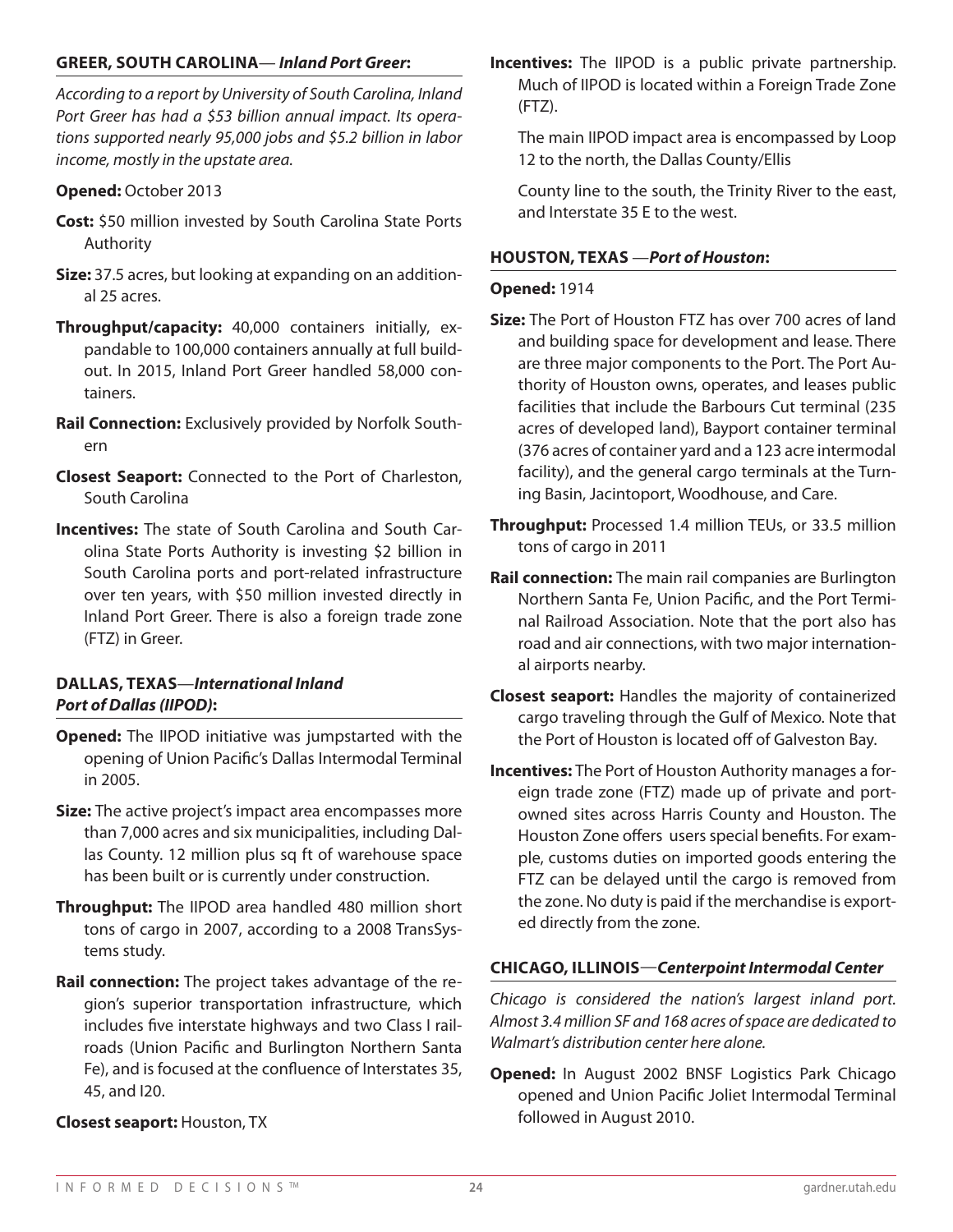- **Cost:** \$1 billion Centerpoint investment for Centerpoint Intermodal Center (located in Elwood, IL) plus \$2 billion Centerpoint investment for Centerpoint Intermodal Center (located in Joliet, IL).
- **Size:** Almost 6,000 acres between Centerpoint Intermodal and BNSF intermodal facility (2,500 acre logistics center at Centerpoint Intermodal Center in Elwood plus 770 acre BNSF logistics park facility plus 3,600 acre logistics center at Centerpoint Intermodal Center in Joliet plus 785 acre Union Pacific Joliet Intermodal Terminal).
- **Throughput:** Expected to handle 46 million TEUs per annum in the future. 5,000 containers processed per year in Joliet.
- **Rail connection:** Union Pacific and BNSF
- **Closest seaport:** Port Elizabeth, New Jersey
- **Incentives:** Centerpoint Intermodal Center in Joliet is a public private partnership. Foreign Trade Zone (FTZ) benefits and flexible zoning in the logistics park provide an incentive for companies and logistics providers to locate here. The village of Elwood supported the Elwood facility with \$150 million of tax increment financing (TIF) funding.

### **KANSAS CITY, MISSOURI**—*Port of Kansas City & Centerpoint KCS Intermodal Center***:**

- **Opened:** The terminal dates back to the 1860s, but the port closed in 2007 and reopened in August 2012, renovations are ongoing in 2016.
- **Size:** Port of Kansas City is located on 6 acres, while the Centerpoint KCS Intermodal Center contains a 370acre intermodal park and a 970acre industrial park.
- **Throughput:** Designed to handle 800,000 tons of cargo per season.
- Rail connection: Served by the Union Pacific Class I Railroad, Highway Access to I35, I70/670, I435, I635, I29, I470, Rte. 71, Rte. 24, Rte. 69. On the Missouri River at mile 367.1.
- **Closest seaport:** Rail access to the deepwater Port of Lazaro Cardenas in Mexico, the Panama Canal, and Gulf Coast seaports.
- **Incentives:** Eventual public private partnership of the port. Between 2007 and 2010, approximately \$110 million of private capital was generated in the state of Missouri to fund port infrastructure projects. This

funding was generated by the leveraging of local, state and Federal funds granted in the amount of \$15 million. The Port Authority has applied for grants to pay for rail upgrade to the port.

The CenterPoint KCS Intermodal Center is in a Foreign Trade Zone and within the transcontinental and NAFTA trade corridors. The Centerpoint KCS Intermodal Center is within the Missouri Enhanced Enterprise Zone.

### **ST. LOUIS, MISSOURI**—*Port of Metropolitan St. Louis***:**

*The second largest inland port by tripton miles and the third largest by tonnage.*

- **Opened:** The legal entity was created in 1959, in 1962 the port acquired its first property via a land lease from the U.S. Army Corps of Engineers.
- **Size:** 70 miles long, includes both sides of Mississippi River, from river mile 138.8 to 208.8.
- **Throughput:** Handles more than 36 million tons of freight each year.
- **Rail connection:** Served by 6 Class One railroads (Union Pacific, Burlington Northern Santa Fe, Canadian National Railway, CSX, Kansas City Southern, Norfolk Southern) 7 Interstate highways, and 2 international airports, the Lambert St. Louis of MO and the Mid-America Airport of IL.

### **Closest seaport:** Norfolk, VA

**Incentives:** A two year declining State appropriation of \$50,904 was initially provided to help finance the startup operations. The site has access to two Foreign Trade Zones. Foreign Trade Zone number 31 is a public private venture operated by the America's Central Port District in Granite City, IL. Foreign Trade Zone 102 is operated by the St. Louis County Port Authority.

Additional project funds have been provided by competitive state and federal grants.

### **ATLANTA, GEORGIA**—*Cordele Intermodal Services***:**

**Opened:** December 2011

**Size:** 40 acres (option to expand to 1,200 acres)

**Throughput:** 6,000 containers in 2014

**Rail connection:** CSX and Norfolk Southern. The facility is located one mile from I75.

**Closest seaport:** Port of Savannah and Port of Brunswick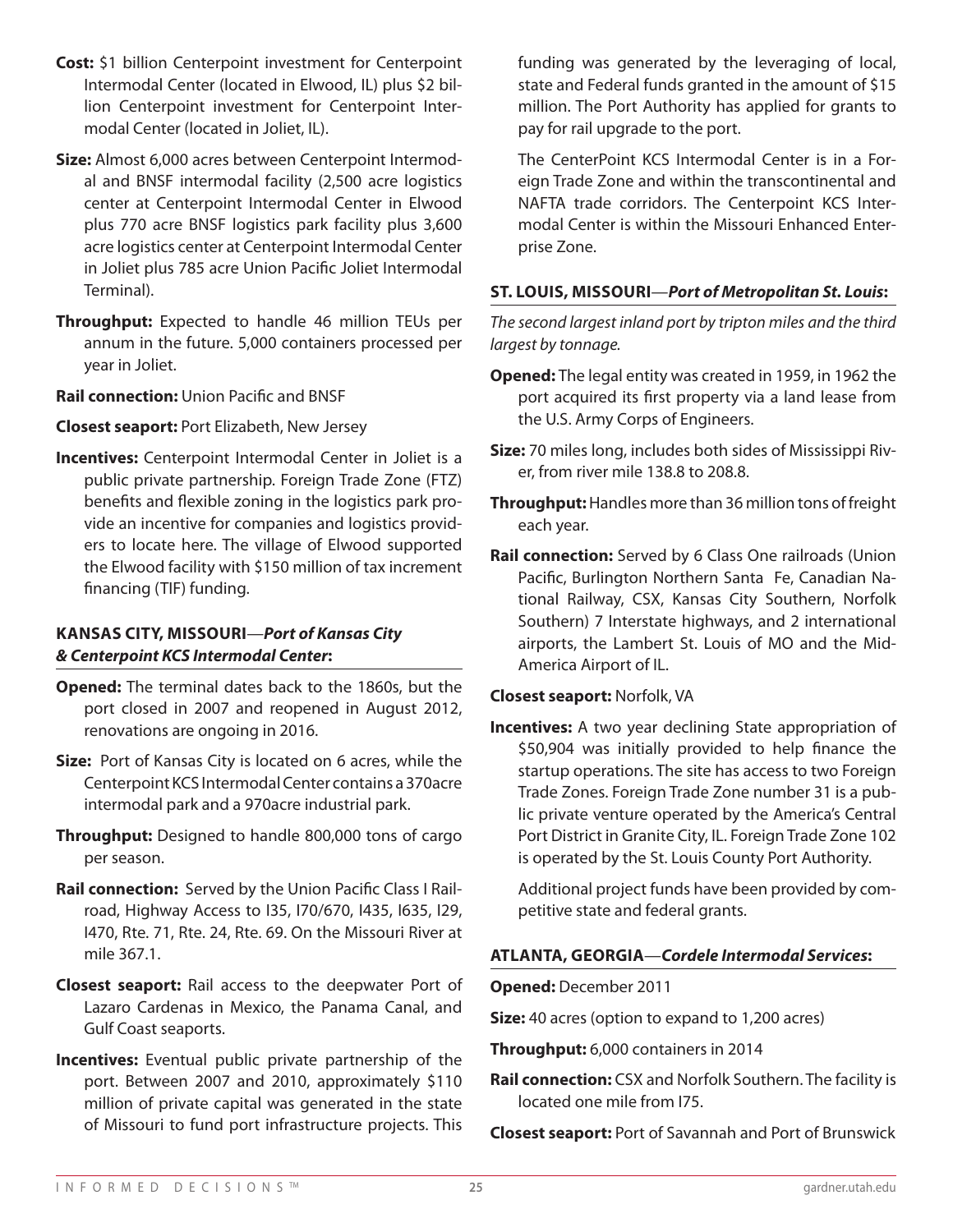**Incentives:** Georgia Port Authority and Cordele Intermodal Services recently signed a Memorandum of Understanding, creating a partnership which provides cost savings, traffic mitigation, and additional operational services benefiting shippers, truckers, and steamship lines.

### **MEMPHIS, TENNESSEE** —*Port of Memphis***:**

*The fifth largest inland port in the U.S. and the second largest inland port on the Mississippi River with jurisdiction from miles 715 to 741. The Port of Memphis consists of three separate harbors: Pidgeon Industrial Harbor, McKellar Lake Harbor, and Wolf River Harbor.*

**Opened:** Industrial project opened in 1951

- **Size:** A 1,000 acre water-fronted industrial park raised to a flood free elevation.
- **Throughput:** Handled 13.6 million short tons in 2012, with a peak of 19.1 million short tons in 2006. The Port of Memphis ranks 41st among all U.S. coastal and inland ports based on total annual tonnage.
- **Rail connection:** Interstate 40, Interstate 55 and seven major U.S. highways converge near the Port of Memphis. Five Class I rail systems serve Memphis: BN, CN, CSX, Norfolk Southern and Union Pacific. Air service via FedEx. Port-related operations ship or receive a small proportion of goods and materials by barge.

### **Closest seaport:** Savannah, GA

**Incentives:** The port is designated as a Port of Entry and a FTZ. In addition, the Port Commission applied for a \$35.3 million TIGER V grant in June from the U.S. Department of Transportation. The requested funds from the TIGER grant will complement existing state and private investments and help leverage the \$34.1 million in committed funds from the Port and their partners. The multi-modal expansion project is a true public-private partnership, with public and private contributions representing nearly 50 percent of the total funds needed towards the total \$69.5 million project cost.

### **COLUMBUS, OHIO**—*Rickenbacker Inland Port***:**

*Average asking rate is \$2.64 per SF for warehouse and distribution space, which is significantly lower than comparable space in Atlanta, Chicago, Dallas, and Newark. Rickenbacker Inland Port includes access to an international airport focused on cargo.*

- **Opened:** The first large scale development occurred at Rickenbacker in 1985. In 1993 Forward Air purchased their first site of what would become a multi-site operation at Rickenbacker that today is its North American trucking hub
- **Size:** 1,576 acre master planned logistics park with 60 million square feet of distribution space with room for expansion.

**Throughput:** 400,000 containers annually

**Rail connection:** Norfolk Southern and CSX provide rail service. Air service is provided via Rickenbacker International Airport.

**Closest seaport:** Norfolk, Virginia is a short 1.5 day drive

**Incentives:** Rickenbacker inland port is a public private partnership, with \$150 million in federal/state/local investment in the Heartland Corridor Project and \$63 million in investment at the intermodal yard. Significant public investments have been made in roads and utilities in the area. The port falls within U.S. Foreign Trade Zone #138, a site that is legally considered outside of Customs territory, so goods may be brought into the site duty free and without formal customs entry. This provides FTZ users the opportunity to lower costs and remain competitive with international companies. Rickenbacker adjusts rates for carriers that serve Rickenbacker with regularity on a long term basis. Air cargo carrier flying scheduled and/or charter freighter flights with a minimum average of 8 monthly revenue frequencies per month over the previous 6 7 month period are eligible to have their rate lowered to the Signatory Landing Fee rate should they not otherwise qualify for it.

### **EAST OF LOS ANGELES, CALIFORNIA**—*Inland Empire / Victorville / Southern California Logistics Airport (SCLA)***:**

**Opened:** The late 1980s saw a surge in warehousing away from the Port of Los Angeles

- **Size (acres):** 700 acres dedicated to Southern California Logistics Airport. The Inland Empire is made up of a variety of properties spread across a large region to the east of Los Angeles.
- **Throughput:** 65-80 percent of state's imported cargo is processed here, or approximately 5.26-6.48 million containers annually.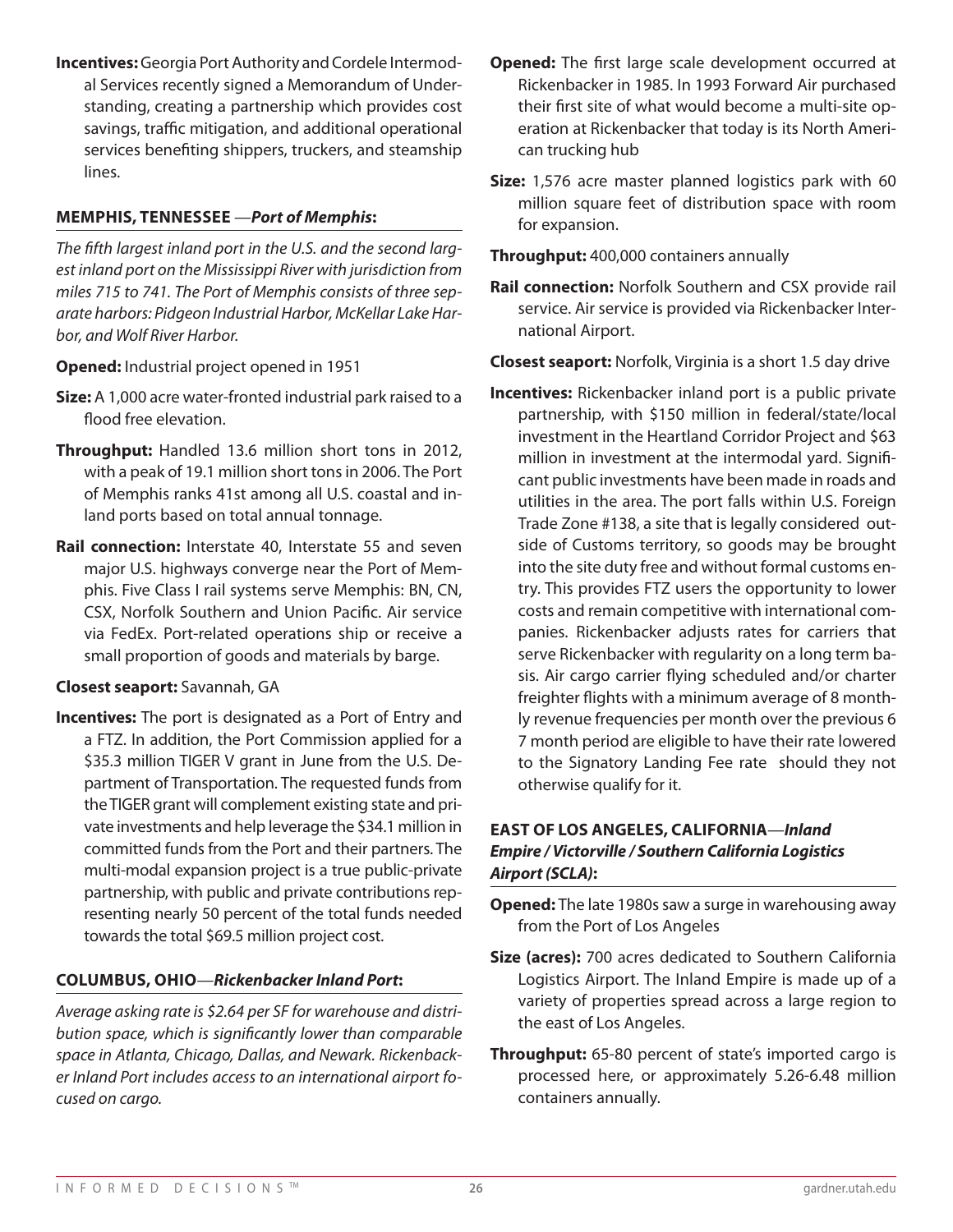**Rail connection:** Burlington Northern Santa Fe Railway and Union Pacific Railroad rail lines serve this area.

### **Closest seaport:** Long Beach, CA

**Incentives:** Tax revenues from new airport businesses and city bonds help pay for infrastructure improvements.

### **CHARLOTTE, NORTH CAROLINA**—*Charlotte Regional Intermodal Facility or Charlotte Inland Terminal***:**

*The N.C. Ports Authority operates an inland terminal in Charlotte, linking port facilities in Wilmington with businesses in Charlotte. Freight is moved either by rail or by "Sprint Truck Service" from the port at Wilmington to Charlotte, and the shipper is only charged for a oneway trip.*

### **Opened:** December 2013

**Cost:** \$90 million (\$16 million public funds)

## Appendix E: Contributors

Stuart Adams, Utah Senate Nathan Anderson, Union Pacific Stuart Clason, Salt Lake County Jason Combes, Rio Tinto Larry Coughlin/Matt Linn, Boeing Lisa Cox, Freightlink Lew Cramer, Coldwell Banker Commercial Advisors Paul Devine, Orient Overseas Container Line Becky Edwards, Utah House of Representatives TJ England, C.R. England Inc. Dave Fiscus, Dept. of Commerce Utah Export Center Theresa Foxley, Governor's Office of Economic Development Lara Fritts, Salt Lake City Terry Grant, Key Bank Jeff Harris, Utah Department of Transportation Patrick Hogle, Salt Lake Garfield & Western Railway Co. Michael Hughes, Salt Lake Garfield & Western Railway Co. Tom Jacobson, Law Offices of Thomas N. Jacobson

**Size:** 170 acres

- **Throughput:** 140,000 containers annually (expandable to 200,000)
- **Rail connection:** Four major rail rail systems connected, both Norfolk Southern and CSX Transportation have major operations in Charlotte. Also connected to I-85 and I77 corridors. Air service provided via Charlotte Douglas International Airport.
- **Closest seaport:** Wilmington, NC and Charleston, SC are equidistant to Charlotte. Morehead City, NC is also close by.
- **Incentives:** Foreign Trade Zone (FTZ). Inland port status in Charlotte also provides speedier processing of international shipments through U.S. Customs. Charlotte Inland Terminal is bonded by US Customs and Border Protection.

Dan Kunz, Utah Department of Transportation Dean Luikart, Wells Fargo Mariana Mavor, Salt Lake Garfield & Western Railway Co. Darin Parker, Parker International Steve Price, Price Real Estate Kyle Roberts, Newmark Grubb Josh Scholz, Orient Overseas Container Line Walter Steinvorth, Utah Department of Transportation Brad Wilson, Utah House of Representatives

*Special thanks to Darin Mellott, Director, Research and Analysis, CBRE, Southwest Region for sharing data and research insights. Stuart Clason and Blake Thomas with Salt Lake County also contributed to the research and writing about the history of the inland port discussion in Utah. Jennifer Leaver, Nick Thiriot, Vanessa Calder, and Tucker Samuelson also provided valuable data collection, research and writing support.*